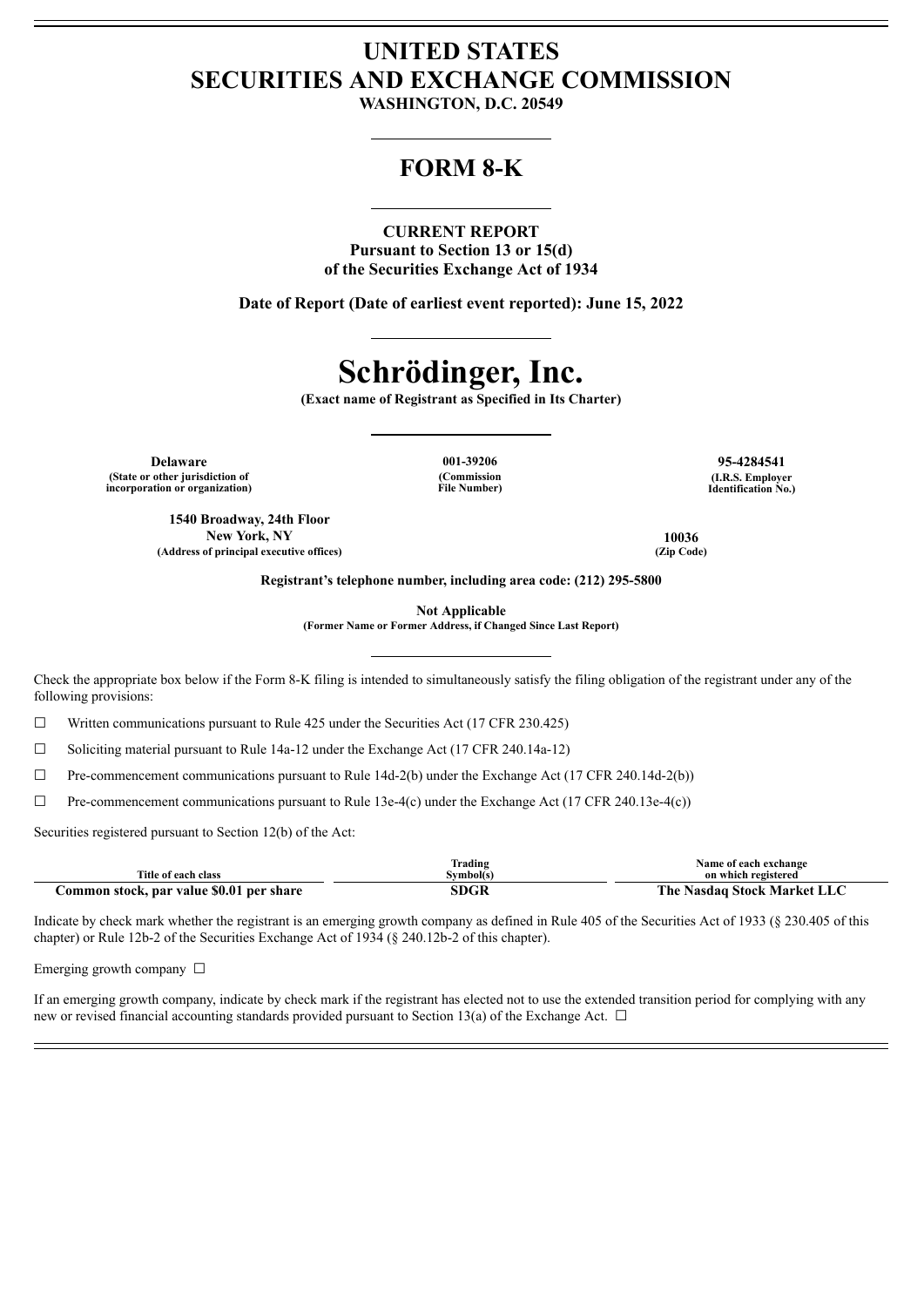#### Item 5.02 Departure of Directors or Certain Officers; Election of Directors; Appointment of Certain Officers; Compensatory **Arrangements of Certain Officers.**

At the 2022 Annual Meeting of Stockholders of Schrödinger, Inc. (the "Company") held on June 15, 2022 (the "Annual Meeting"), the Company's stockholders approved the Schrödinger, Inc. 2022 Equity Incentive Plan, which had previously been adopted by the Company's Board of Directors (the "Board") subject to stockholder approval.

The description of the [Schrödinger,](http://www.sec.gov/Archives/edgar/data/0001490978/000156459022016235/sdgr-def14a_20220615.htm#_Toc101887053) Inc. 2022 Equity Incentive Plan contained on pages 15 to 23 of the Company's Proxy Statement for the Annual Meeting filed with the Securities and Exchange Commission on April 28, 2022 (the "Proxy Statement") is incorporated herein by reference. A complete copy of the Schrödinger, Inc. 2022 Equity Incentive Plan is attached hereto as Exhibit 99.1 and is incorporated herein by reference.

#### **Item 5.07 Submission of Matters to a Vote of Security Holders.**

At the Annual Meeting, the Company's stockholders voted on the five proposals set forth below. A more detailed description of each proposal is set forth in the Proxy Statement.

Holders of the Company's common stock were entitled to one vote per share of common stock on each matter brought before the Annual Meeting. Holders of the Company's limited common stock were entitled to one vote per share of limited common stock on each matter brought before the Annual Meeting, except that each share of limited common stock was not entitled to vote on the election of directors.

#### **Proposal 1 – Election of Three Class II Directors**

The Company's stockholders elected Jeffrey Chodakewitz, Michael Lynton, and Nancy A. Thornberry as Class II directors of the Board, each to serve for a three-year term expiring at the 2025 Annual Meeting of Stockholders and until his or her successor is duly elected and qualified. The results of the stockholders' vote with respect to the election of such Class II directors were as follows:

| Nominee             | Number of<br><b>Shares</b> of<br>Common Stock<br>FOR | Number of<br><b>Shares of</b><br>C <b>ommon Stock</b><br><b>AGAINST</b> | Number of<br><b>Shares</b> of<br>Common Stock<br><b>ABSTAINING</b> | <b>BROKER NON-</b><br>VOTES |
|---------------------|------------------------------------------------------|-------------------------------------------------------------------------|--------------------------------------------------------------------|-----------------------------|
| Jeffrey Chodakewitz | 28,656,085                                           | 9,173,828                                                               | 32,799                                                             | 6,403,544                   |
| Michael Lynton      | 26.393.071                                           | 11.414.268                                                              | 55,373                                                             | 6,403,544                   |
| Nancy A. Thornberry | 28,797,669                                           | 9,033,087                                                               | 31.956                                                             | 6,403,544                   |

#### **Proposal 2 – Advisory Vote on Executive Compensation**

The Company's stockholders approved the non-binding, advisory vote on the compensation paid to its named executive officers. The results of the stockholders' non-binding, advisory vote with respect to compensation paid to the Company's named executive officers were as follows:

|                      | Number of<br><b>Shares FOR</b> | Number of<br><b>Shares</b><br><b>AGAINST</b> | Number of<br><b>Shares</b><br>ABSTAINING | <b>BROKER</b><br><b>NON-VOTES</b> |
|----------------------|--------------------------------|----------------------------------------------|------------------------------------------|-----------------------------------|
| Common Stock         | 34,864,450                     | 2.950.386                                    | 47.876                                   | 6.403.544                         |
| Limited Common Stock | 9.164.193                      |                                              |                                          |                                   |
| Total                | 44,028,643                     | 2.950.386                                    | 47.876                                   | 6.403.544                         |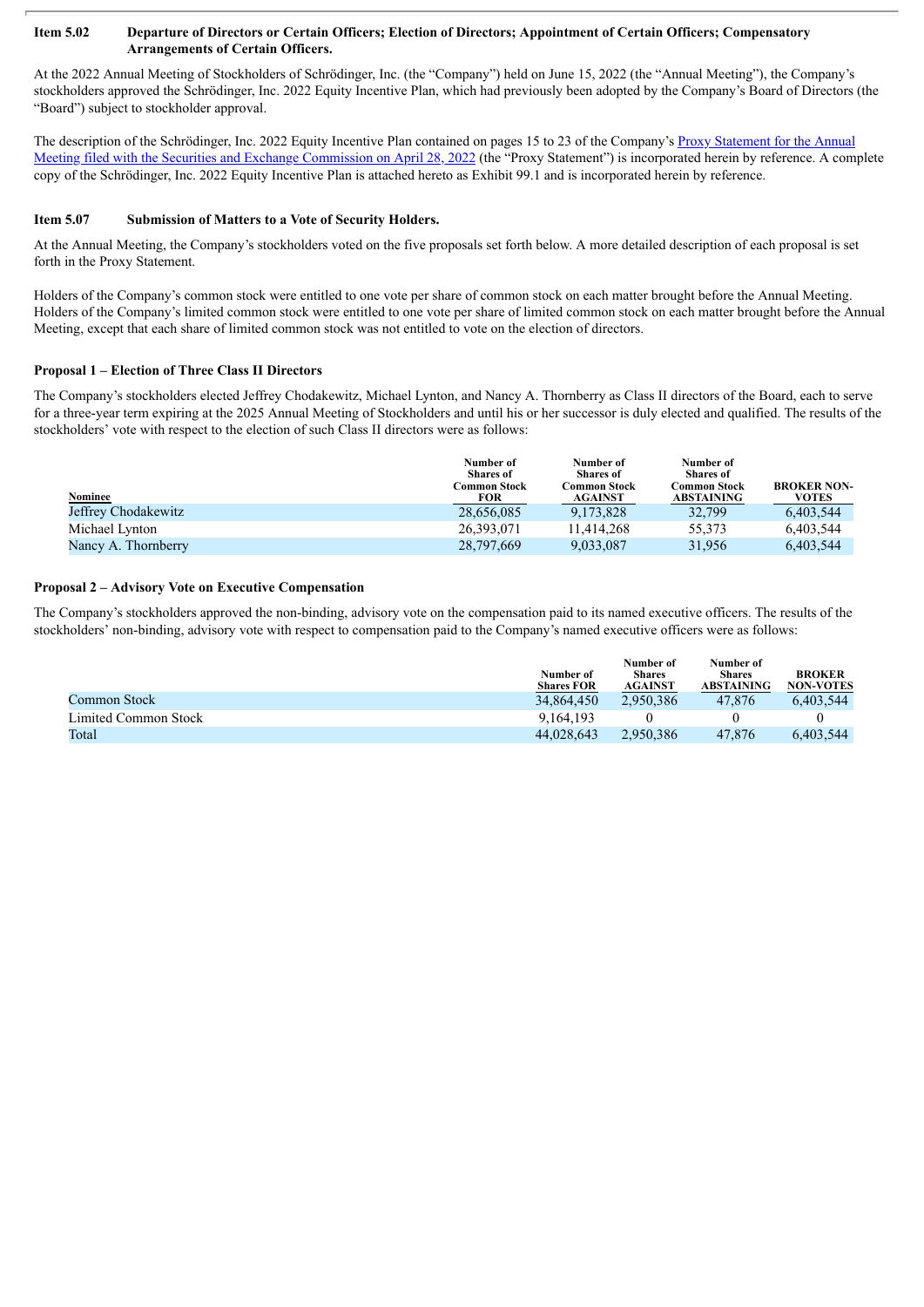#### **Proposal 3 – Advisory Vote on the Frequency of Future Executive Compensation Advisory Votes**

The Company's stockholders recommended, in a non-binding, advisory vote, that future advisory votes on the compensation of the Company's named executive officers be held every year. The results of the stockholders' non-binding, advisory vote with respect to the frequency of future executive compensation advisory votes were as follows:

|                      | <b>EVERY</b><br><b>ONE YEAR</b> | <b>EVERY</b><br>TWO<br><b>YEARS</b> | <b>EVERY</b><br><b>THREE</b><br><b>YEARS</b> | ABSTAIN | <b>BROKER</b><br><b>NON-VOTES</b> |
|----------------------|---------------------------------|-------------------------------------|----------------------------------------------|---------|-----------------------------------|
| Common Stock         | 37.664.347                      | 26.973                              | 141.449                                      | 29.943  | 6,403,544                         |
| Limited Common Stock | 9.164.193                       |                                     |                                              |         |                                   |
| Total                | 46.828.540                      | 26.973                              | 141.449                                      | 29.943  | 6,403,544                         |

After taking into consideration the foregoing voting results and the prior recommendation of the Board in favor of an annual stockholder advisory vote on the compensation of the Company's named executive officers, the Board intends to hold future advisory votes on the compensation of the Company's named executive officers every year.

#### **Proposal 4 – Approval of the Schrödinger, Inc. 2022 Equity Incentive Plan**

The Company's stockholders approved the Schrödinger, Inc. 2022 Equity Incentive Plan. The results of the stockholders' vote with respect to the Schrödinger, Inc. 2022 Equity Incentive Plan were as follows:

|                      | Number of<br><b>Shares FOR</b> | Number of<br><b>Shares</b><br><b>AGAINST</b> | Number of<br><b>Shares</b><br><b>ABSTAINING</b> | <b>BROKER NON-</b><br>VOTES |
|----------------------|--------------------------------|----------------------------------------------|-------------------------------------------------|-----------------------------|
| <b>Common Stock</b>  | 27,319,567                     | 10.506.711                                   | 36.434                                          | 6,403,544                   |
| Limited Common Stock | 9.164.193                      |                                              |                                                 |                             |
| Total                | 36,483,760                     | 10.506.711                                   | 36.434                                          | 6,403,544                   |

#### Proposal 5 - Ratification of the Appointment of KPMG LLP as the Company's Independent Registered Public Accounting Firm for the Fiscal **Year Ending December 31, 2022**

The Company's stockholders ratified the appointment of KPMG LLP as the Company's independent registered public accounting firm for the fiscal year ending December 31, 2022. The results of the stockholders' vote with respect to such ratification were as follows:

|                      | Number of<br><b>Shares FOR</b> | <b>Number</b><br>of Shares<br><b>AGAINST</b> | Number of<br><b>Shares</b><br><b>ABSTAINING</b> |
|----------------------|--------------------------------|----------------------------------------------|-------------------------------------------------|
| Common Stock         | 43.920.400                     | 299.929                                      | 45.927                                          |
| Limited Common Stock | 9.164.193                      |                                              |                                                 |
| Total                | 53,084,593                     | 299.929                                      | 45.927                                          |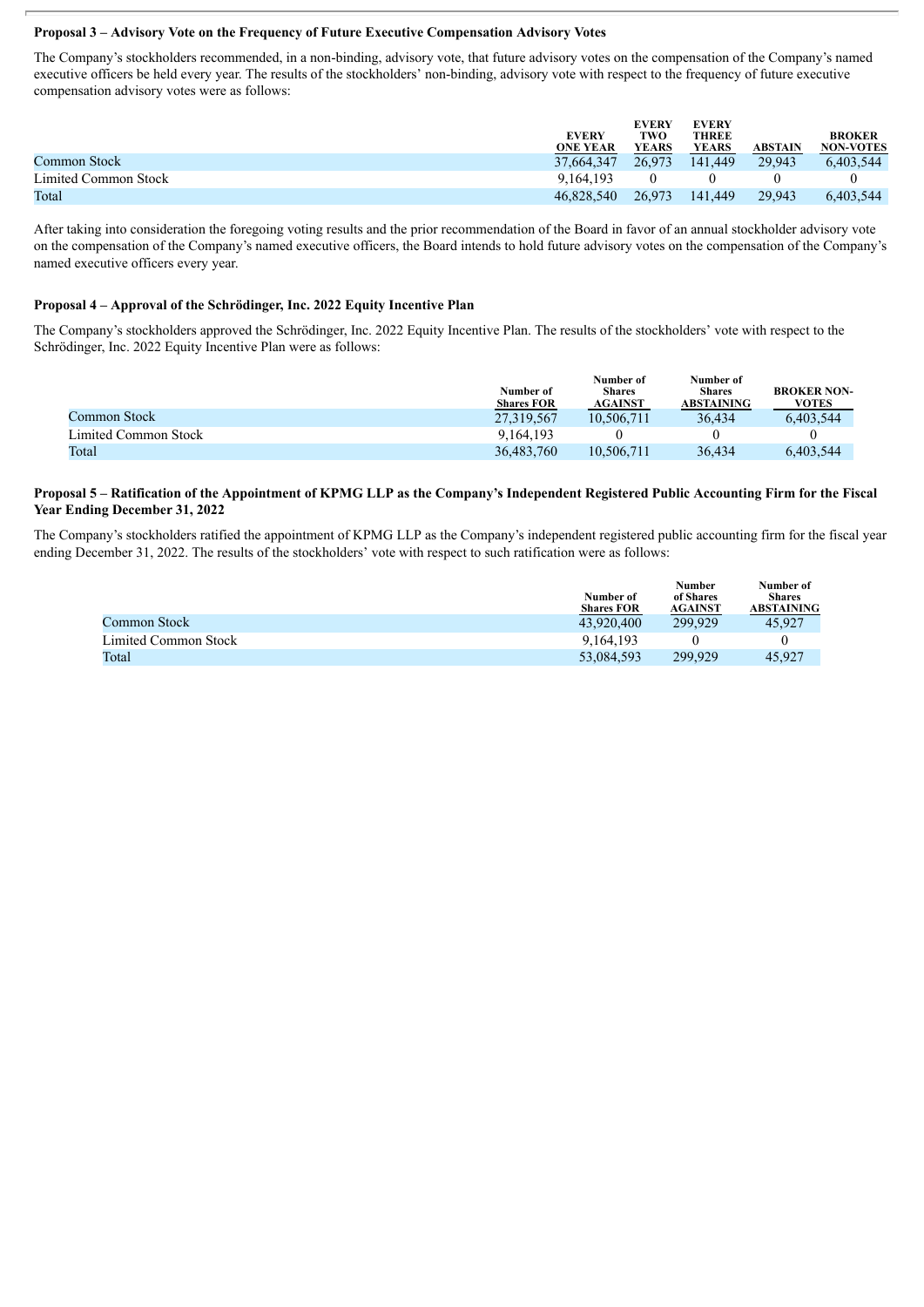## **Item 9.01. Financial Statements and Exhibits.**

(d) Exhibits.

| Exhibit<br>Number | <b>Description</b>                                                       |
|-------------------|--------------------------------------------------------------------------|
| 99.1              | Schrödinger, Inc. 2022 Equity Incentive Plan                             |
| 104               | Cover Page Interactive Data File (embedded within in line XBRL document) |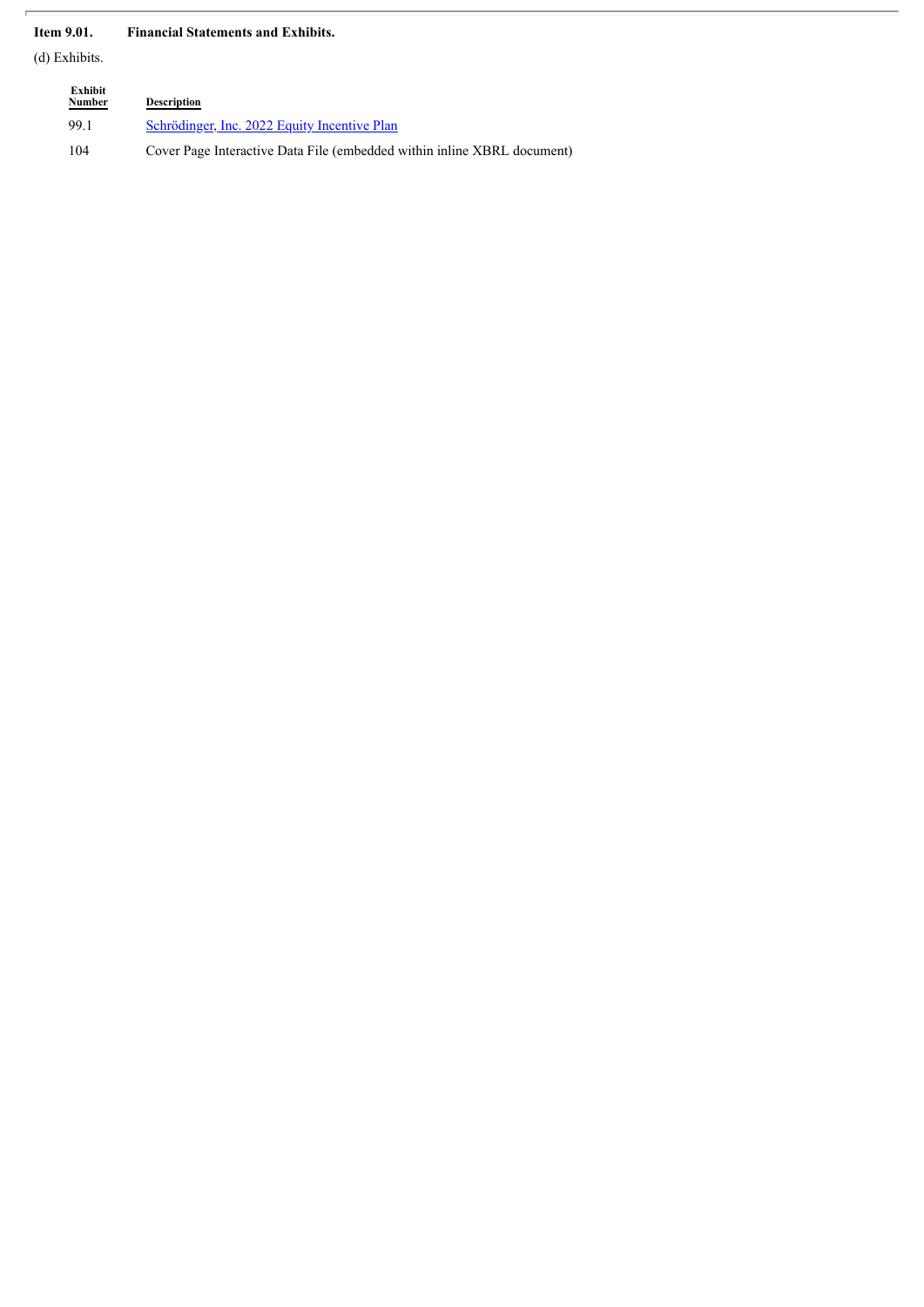# **SIGNATURES**

Pursuant to the requirements of the Securities Exchange Act of 1934, as amended, the Registrant has duly caused this report to be signed on its behalf by the undersigned thereunto duly authorized.

## **Schrödinger, Inc.**

Date: June 16, 2022 By: /s/ Yvonne Tran

Yvonne Tran Chief Legal Officer and Corporate Secretary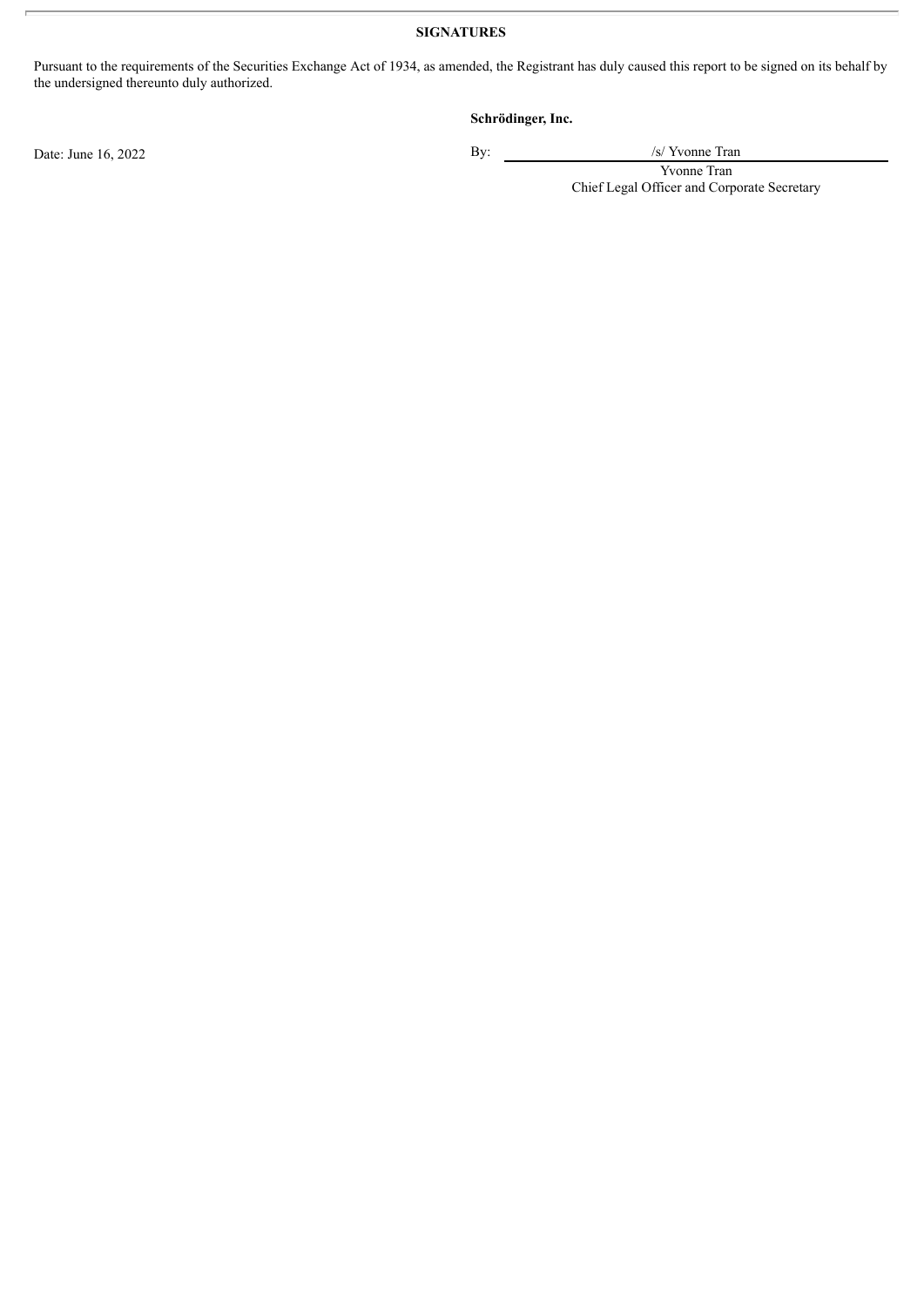#### SCHRÖDINGER, INC.

<span id="page-5-0"></span>The purpose of this 2022 Equity Incentive Plan (the "*Plan*") of Schrödinger, Inc., a Delaware corporation (the "*Company*"), is to advance the interests of the Company's stockholders by enhancing the Company's ability to attract, retain and motivate persons who are expected to make important contributions to the Company and by providing such persons with equity ownership opportunities and performance-based incentives that are intended to better align the interests of such persons with those of the Company's stockholders. Except where the context otherwise requires, the term "*Company*" shall include any of the Company's present or future parent or subsidiary corporations as defined in Sections 424(e) or (f) of the Internal Revenue Code of 1986, as amended, and any regulations thereunder (the "*Code*") and any other business venture (including, without limitation, joint venture or limited liability company) in which the Company has a controlling interest, as determined by the Board of Directors of the Company (the "*Board*").

#### 2. Eligibility

All of the Company's employees, officers and directors, as well as consultants and advisors to the Company (as the terms consultants and advisors are defined and interpreted for purposes of Form S-8 under the Securities Act of 1933, as amended (the "*Securities Act*"), or any successor form) are eligible to be granted Awards (as defined below) under the Plan. Each person who is granted an Award under the Plan is deemed a "*Participant*." The Plan provides for the following types of awards, each of which is referred to as an "*Award*": Options (as defined in Section 5), SARs (as defined in Section 6), Restricted Stock (as defined in Section 7), RSUs (as defined in Section 7), Other Stock-Based Awards (as defined in Section 8) and Cash-Based Awards (as defined in Section 8). Any type of Award may be granted as a Performance Award under Section 9. Except as otherwise provided by the Plan, each Award may be made alone or in addition or in relation to any other Award. The terms of each Award need not be identical, and the Board need not treat Participants uniformly.

#### 3. Administration and Delegation

(a) Administration by Board of Directors. The Plan will be administered by the Board. The Board shall have authority to grant Awards and to adopt, amend and repeal such administrative rules, guidelines and practices relating to the Plan as it shall deem advisable. The Board may construe and interpret the terms of the Plan and any Award agreements entered into under the Plan. The Board may correct any defect, supply any omission or reconcile any inconsistency in the Plan or any Award. All actions and decisions by the Board with respect to the Plan and any Awards shall be made in the Board's discretion and shall be final and binding on all persons having or claiming any interest in the Plan or in any Award.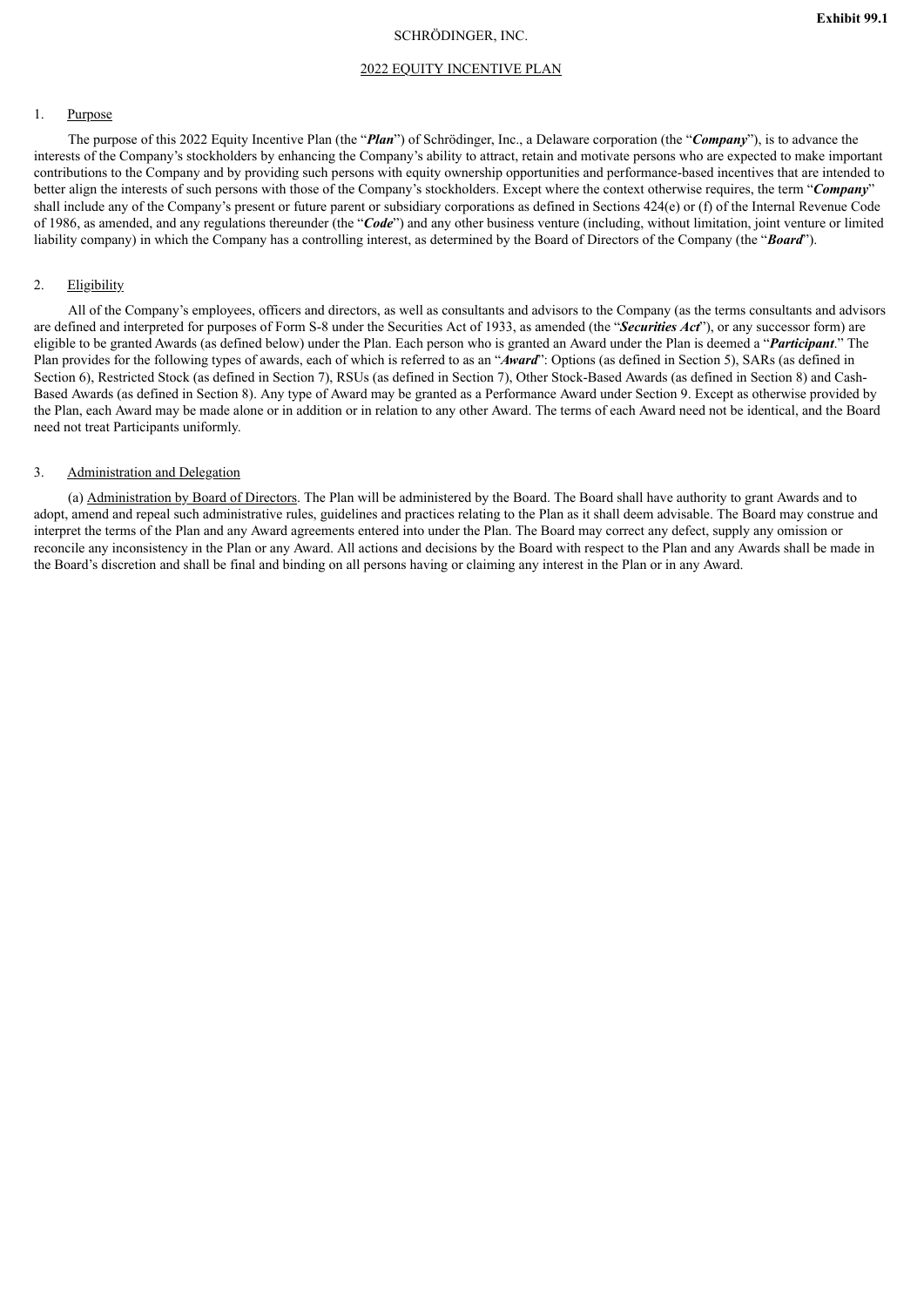(b) Appointment of Committees. To the extent permitted by applicable law, the Board may delegate any or all of its powers under the Plan to one or more committees or subcommittees of the Board (a "*Committee*"). All references in the Plan to the "*Board*" shall mean the Board or a Committee of the Board or the officers referred to in Section 3(c) to the extent that the Board's powers or authority under the Plan have been delegated to such Committee or officers.

(c) Delegation to Officers. Subject to any requirements of applicable law (including as applicable Sections 152 and 157(c) of the General Corporation Law of the State of Delaware), the Board may delegate to one or more officers of the Company the power to grant Awards (subject to any limitations under the Plan) to employees or officers of the Company and to exercise such other powers under the Plan as the Board may determine, provided that the Board shall fix the terms of Awards to be granted by such officers, the maximum number of shares subject to Awards that the officers may grant, and the time period in which such Awards may be granted; and provided further, that no officer shall be authorized to grant Awards to any "executive officer" of the Company (as defined by Rule 3b-7 under the Securities Exchange Act of 1934, as amended (the "Exchange Act")) or to any "officer" of the Company (as defined by Rule 16a-1(f) under the Exchange Act).

(d) Awards to Non-Employee Directors. Awards to non-employee directors will be granted and administered by a Committee, all of the members of which are independent directors as defined by Section 5605(a)(2) of the Nasdaq Marketplace Rules.

#### 4. Stock Available for Awards

#### (a) Number of Shares; Share Counting.

(1) Authorized Number of Shares. Subject to adjustment under Section 10, Awards may be made under the Plan (any or all of which Awards may be in the form of Incentive Stock Options, as defined in Section 5(b)) for up to a number of shares of common stock, \$0.01 par value per share, of the Company (the "*Common Stock*"), as is equal to the sum of:

#### (A) 5,000,000 shares of Common Stock; and

(B) such additional number of shares of Common Stock (up to  $10.605.822$  shares) as is equal to the sum of (x) the number of shares of Common Stock reserved for issuance under the Company's 2020 Equity Incentive Plan (the "*2020 Plan*") that remain available for grant under the 2020 Plan immediately prior to the date that the Plan is approved by the Company's stockholders (the "*Effective Date*") and (y) the number of shares of Common Stock subject to awards granted under the 2020 Plan and under the Company's 2010 Stock Plan that are outstanding as of the Effective Date and which awards expire, terminate or are otherwise surrendered, cancelled, forfeited or repurchased by the Company at their original issuance price pursuant to a contractual repurchase right (subject, however, in the case of Incentive Stock Options to any limitations under the Code).

Shares of Common Stock issued under the Plan may consist in whole or in part of authorized but unissued shares or treasury shares.

 $-2-$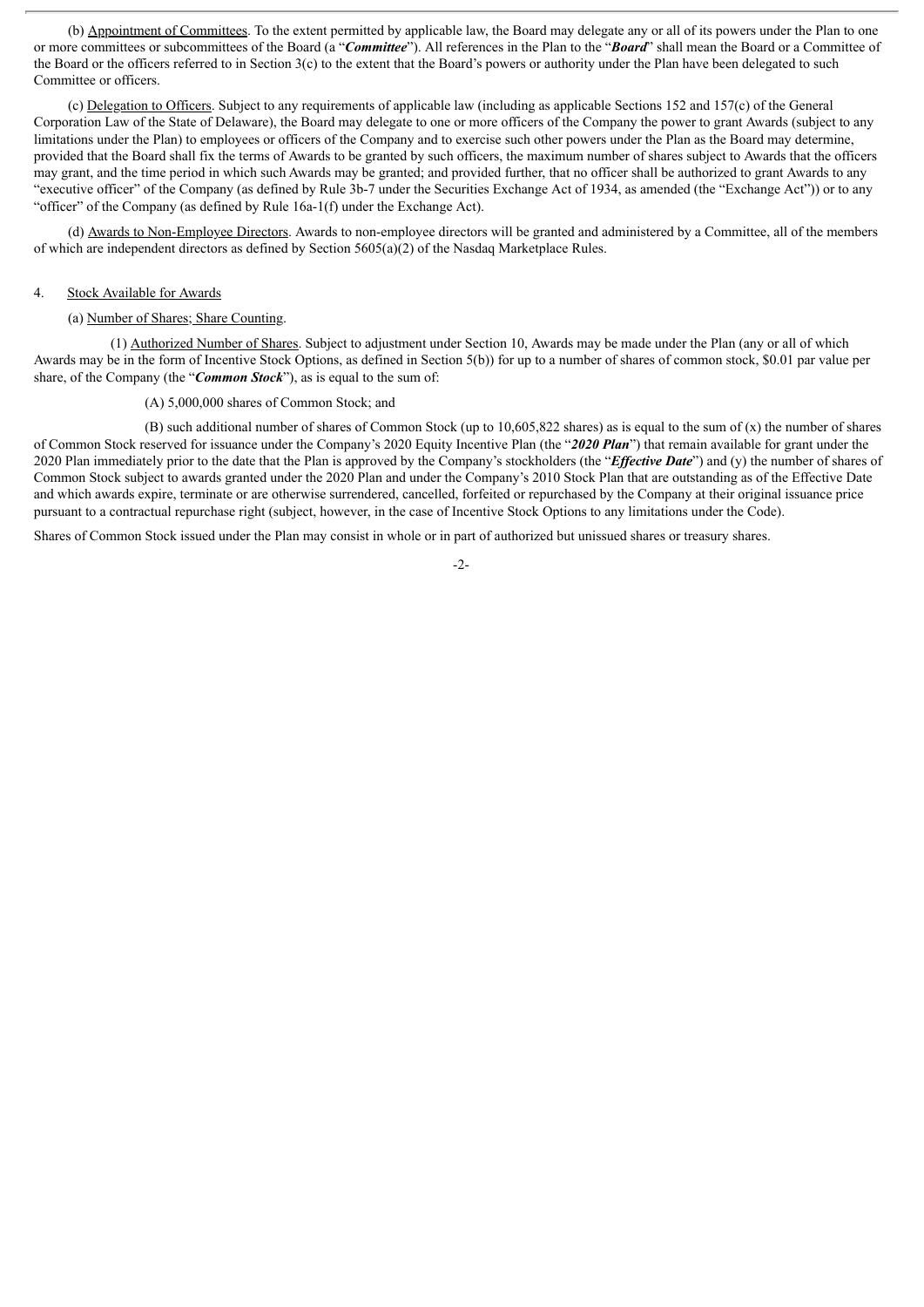(2) Share Counting. For purposes of counting the number of shares available for the grant of Awards under the Plan under this Section 4(a):

(A) all shares of Common Stock covered by SARs shall be counted against the number of shares available for the grant of Awards under the Plan; *provided, however*, that (i) SARs that may be settled only in cash shall not be so counted and (ii) if the Company grants an SAR in tandem with an Option for the same number of shares of Common Stock and provides that only one such Award may be exercised (a "*Tandem SAR*"), only the shares covered by the Option, and not the shares covered by the Tandem SAR, shall be so counted, and the expiration of one in connection with the other's exercise will not restore shares to the Plan;

(B) to the extent that an RSU may be settled only in cash, no shares shall be counted against the shares available for the grant of Awards under the Plan;

(C) if any Award (i) expires or is terminated, surrendered or cancelled without having been fully exercised or is forfeited in whole or in part (including as the result of shares of Common Stock subject to such Award being repurchased by the Company at the original issuance price pursuant to a contractual repurchase right) or (ii) results in any Common Stock not being issued (including as a result of an SAR or an RSU that was settleable either in cash or in stock actually being settled in cash), the unused Common Stock covered by such Award shall again be available for the grant of Awards; *provided, however*, that (1) in the case of Incentive Stock Options, the foregoing shall be subject to any limitations under the Code, (2) in the case of the exercise of an SAR, the number of shares counted against the shares available under the Plan shall be the full number of shares subject to the SAR multiplied by the percentage of the SAR actually exercised, regardless of the number of shares actually used to settle such SAR upon exercise and (3) the shares covered by a Tandem SAR shall not again become available for grant upon the expiration or termination of such Tandem SAR;

(D) shares of Common Stock delivered (either by actual delivery, attestation or net exercise) to the Company by a Participant to (i) purchase shares of Common Stock upon the exercise of an Award or (ii) satisfy tax withholding obligations with respect to Awards (including shares retained from the Award creating the tax obligation) shall not be added back to the number of shares available for the future grant of Awards; and

(E) shares of Common Stock repurchased by the Company on the open market using the proceeds from the exercise of an Award shall not increase the number of shares available for future grant of Awards.

(b) Limit on Awards to Non-Employee Directors. The maximum aggregate amount of cash and value of Awards (calculated based on grant date fair value for financial reporting purposes) granted in any calendar year to any individual non-employee director shall not exceed \$750,000 in the case of an incumbent director; provided, however, that such maximum aggregate amount shall not exceed \$1,000,000 in any calendar year for any individual non-employee director in such non-employee director's initial year of election or appointment; and provided, further, however, that fees paid by the Company on behalf of any non-employee director in connection with regulatory compliance and any amounts paid to a non-employee director as

-3-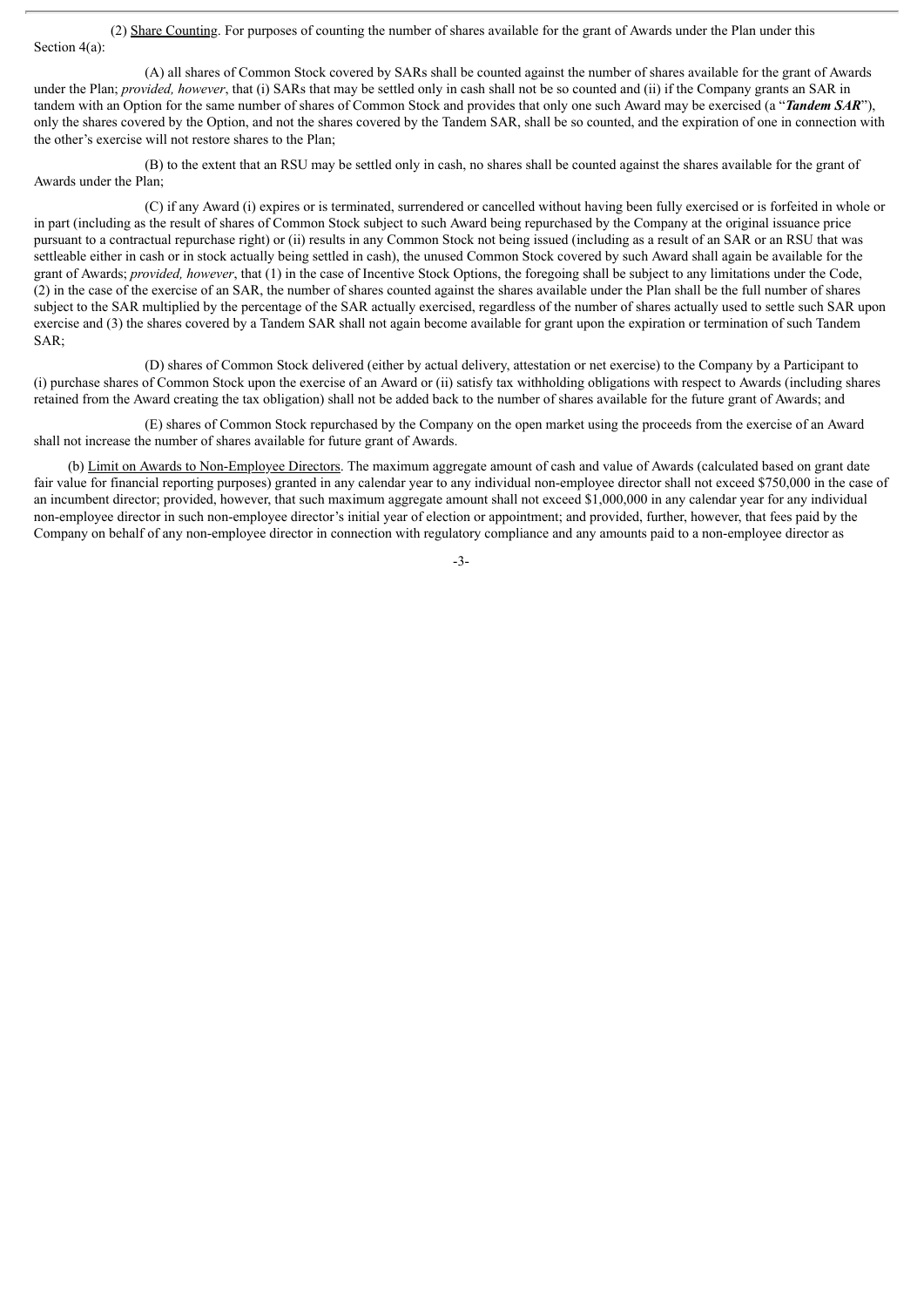reimbursement of an expense shall not count against the foregoing limit. The Board may make exceptions to this limit for individual non-employee directors in extraordinary circumstances, as the Board may determine in its discretion, provided that the non-employee director receiving such additional compensation may not participate in the decision to award such compensation. For the avoidance of doubt, this limitation shall not apply to cash or Awards granted to a non-employee director in his or her capacity as an advisor or consultant to the Company.

(c) Substitute Awards. In connection with a merger or consolidation of an entity with the Company or the acquisition by the Company of property or stock of an entity, the Board may grant Awards in substitution for any options or other stock or stock-based awards granted by such entity or an affiliate thereof. Substitute Awards may be granted on such terms as the Board deems appropriate in the circumstances, notwithstanding any limitations on Awards contained in the Plan. Substitute Awards shall not count against the overall share limit set forth in Section  $4(a)(1)$ , except as may be required by reason of Section 422 and related provisions of the Code.

#### 5. Stock Options

(a) General. The Board may grant options to purchase Common Stock (each, an "*Option*") and determine the number of shares of Common Stock to be covered by each Option, the exercise price of each Option and the conditions and limitations applicable to the exercise of each Option, including conditions relating to applicable federal or state securities laws, as the Board considers necessary or advisable.

(b) Incentive Stock Options. An Option that the Board intends to be an "incentive stock option" as defined in Section 422 of the Code (an "*Incentive Stock Option*") shall only be granted to employees of Schrödinger, Inc., any of Schrödinger, Inc.'s present or future parent or subsidiary corporations as defined in Sections 424(e) or (f) of the Code, and any other entities the employees of which are eligible to receive Incentive Stock Options under the Code, and shall be subject to and shall be construed consistently with the requirements of Section 422 of the Code. An Option that is not intended to be an Incentive Stock Option shall be designated a "*Nonstatutory Stock Option*." The Company shall have no liability to a Participant, or any other person, if an Option (or any part thereof) that is intended to be an Incentive Stock Option is not an Incentive Stock Option or if the Company converts an Incentive Stock Option to a Nonstatutory Stock Option.

(c) Exercise Price. The Board shall establish the exercise price of each Option or the formula by which such exercise price will be determined. The exercise price shall be specified in the applicable Option agreement. The exercise price shall be not less than 100% of the Grant Date Fair Market Value (as defined below) of the Common Stock on the date the Option is granted; *provided* that if the Board approves the grant of an Option with an exercise price to be determined on a future date, the exercise price shall be not less than 100% of the Grant Date Fair Market Value on such future date. "*Grant Date Fair Market Value*" of a share of Common Stock for purposes of the Plan will be determined as follows:

(1) if the Common Stock trades on a national securities exchange, the closing sale price (for the primary trading session) on the date of grant; or

-4-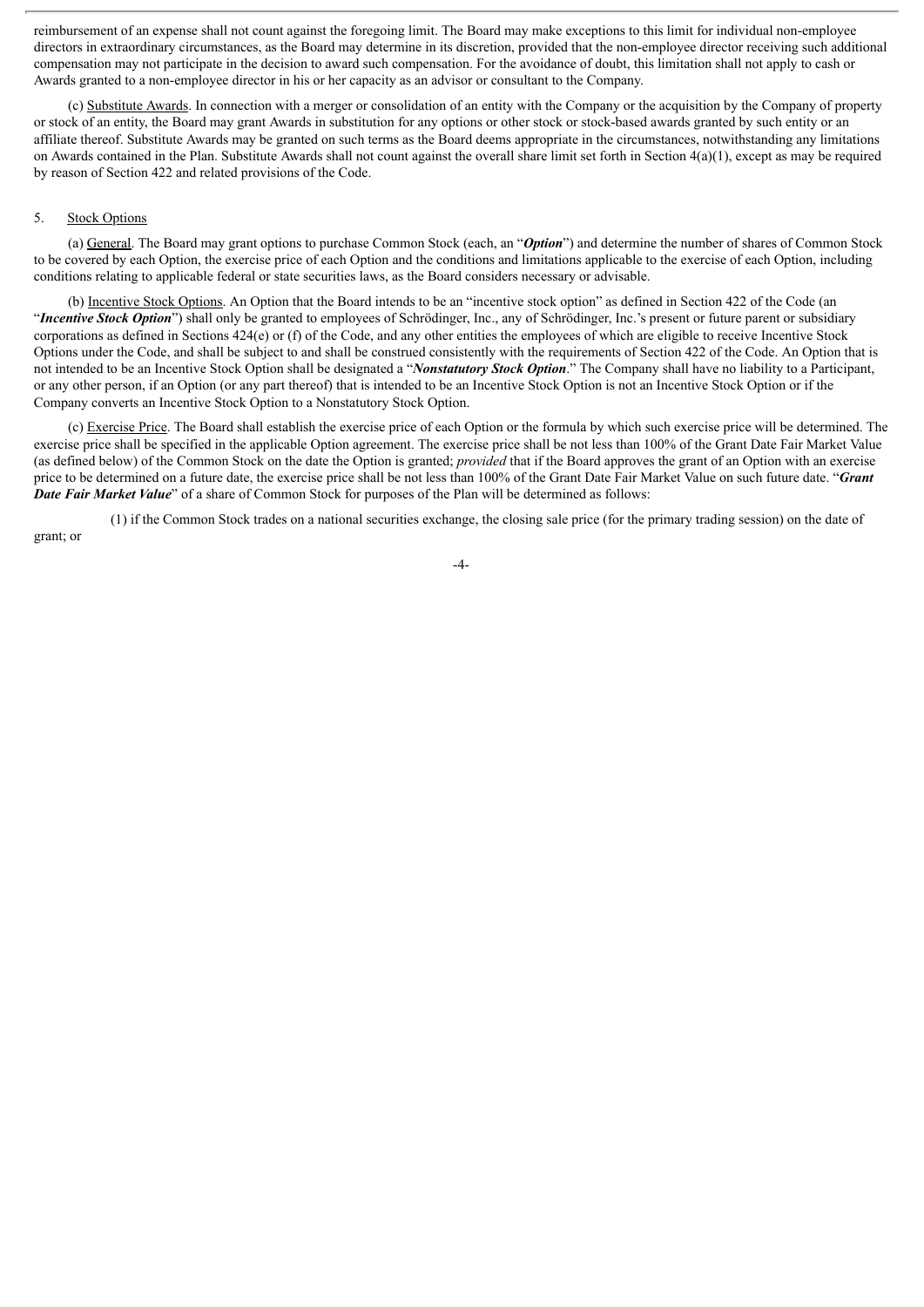(2) if the Common Stock does not trade on any such exchange, the average of the closing bid and asked prices on the date of grant as reported by an over-the-counter marketplace designated by the Board; or

(3) if the Common Stock is not publicly traded, the Board will determine the Grant Date Fair Market Value for purposes of the Plan using any measure of value it determines to be appropriate (including, as it considers appropriate, relying on appraisals) in a manner consistent with the valuation principles under Code Section 409A of the Code or any successor provision thereto, and the regulations thereunder ("*Section 409A*"), except as the Board may expressly determine otherwise.

For any date that is not a trading day, the Grant Date Fair Market Value of a share of Common Stock for such date will be determined by using the closing sale price or average of the bid and asked prices, as appropriate, for the immediately preceding trading day and with the timing in the formulas above adjusted accordingly. The Board can substitute a particular time of day or other measure of "closing sale price" or "bid and asked prices" if appropriate because of exchange or market procedures or can, use weighted averages either on a daily basis or such longer period, in each case to the extent permitted by Section 409A.

The Board shall determine the Grant Date Fair Market Value for purposes of the Plan, and all Awards are conditioned on the Participant's agreement that the Board's determination is conclusive and binding even though others might make a different determination.

(d) Duration of Options. Each Option shall be exercisable at such times and subject to such terms and conditions as the Board may specify in the applicable Option agreement; *provided, however*, that no Option will be granted with a term in excess of 10 years.

(e) Exercise of Options. Options may be exercised by delivery to the Company of a notice of exercise in a form (which may be electronic) approved by the Company, together with payment in full (in the manner specified in Section  $5(f)$ ) of the exercise price for the number of shares for which the Option is exercised. Shares of Common Stock subject to the Option will be delivered by the Company as soon as practicable following exercise.

(f) Payment Upon Exercise. Common Stock purchased upon the exercise of an Option granted under the Plan shall be paid for as follows:

(1) in cash or by check, payable to the order of the Company;

(2) except as may otherwise be provided in the applicable Option agreement or approved by the Board, by (i) delivery of an irrevocable and unconditional undertaking by a creditworthy broker to deliver promptly to the Company sufficient funds to pay the exercise price and any required tax withholding or (ii) delivery by the Participant to the Company of a copy of irrevocable and unconditional instructions to a creditworthy broker to deliver promptly to the Company funds sufficient to pay the exercise price and any required tax withholding;

(3) to the extent provided for in the applicable Option agreement or approved by the Board, by delivery (either by actual delivery or attestation) of shares of Common Stock owned by the Participant valued at their fair market value (valued in the manner determined or

-5-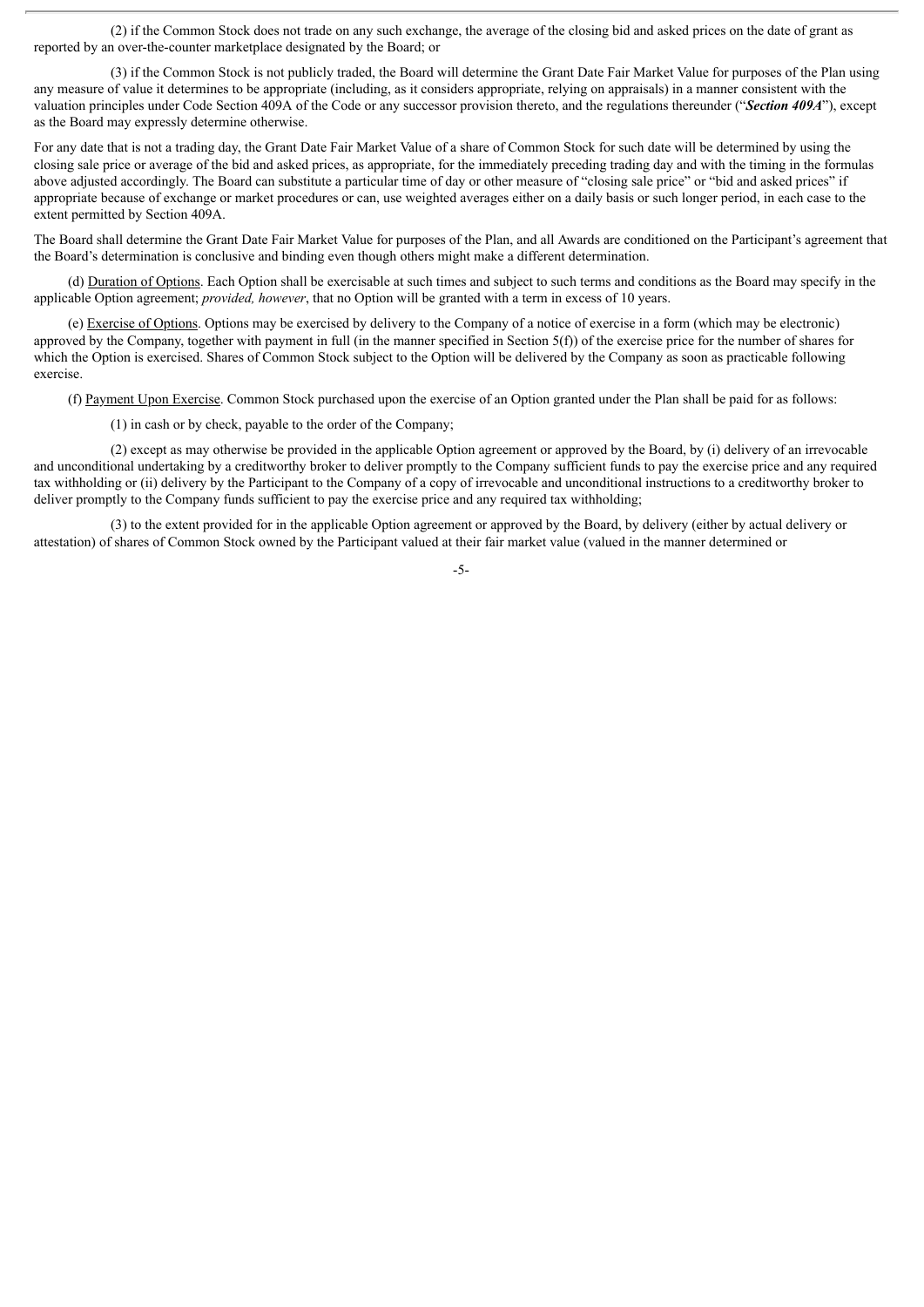approved by the Board), provided (i) such method of payment is then permitted under applicable law, (ii) such Common Stock, if acquired directly from the Company, was owned by the Participant for such minimum period of time, if any, as may be established by the Board and (iii) such Common Stock is not subject to any repurchase, forfeiture, unfulfilled vesting or other similar requirements;

(4) to the extent provided for in the applicable Nonstatutory Stock Option agreement or approved by the Board, by delivery of a notice of "net exercise" to the Company, as a result of which the Participant would receive (i) the number of shares underlying the portion of the Option being exercised, less (ii) such number of shares as is equal to  $(A)$  the aggregate exercise price for the portion of the Option being exercised divided by  $(B)$  the fair market value of the Common Stock (valued in the manner determined or approved by the Board) on the date of exercise;

(5) to the extent permitted by applicable law and provided for in the applicable Option agreement or approved by the Board, by payment of such other lawful consideration as the Board may determine; or

(6) by any combination of the above permitted forms of payment.

(g) Limitation on Repricing. Unless such action is approved by the Company's stockholders, the Company may not (except as provided for under Section 10): (1) amend any outstanding Option granted under the Plan to provide an exercise price per share that is lower than the then-current exercise price per share of such outstanding Option; (2) cancel any outstanding option (whether or not granted under the Plan) and grant in substitution therefor new Awards under the Plan (other than Awards granted pursuant to Section 4(c)) covering the same or a different number of shares of Common Stock and having an exercise or measurement price per share lower than the then-current exercise price per share of the cancelled option; (3) cancel in exchange for a cash payment any outstanding Option with an exercise price per share above the then-current fair market value of the Common Stock (valued in the manner determined or approved by the Board); or (4) take any other action under the Plan that constitutes a "repricing" within the meaning of the rules of the Nasdaq Stock Market or any other exchange or marketplace on which the Company's stock is listed or traded (the "*Exchange*").

(h) No Reload Options. No Option granted under the Plan shall contain any provision entitling the Participant to the automatic grant of additional Options in connection with any exercise of the original Option.

(i) No Dividend Equivalents. No Option shall provide for the payment or accrual of dividend equivalents.

#### 6. Stock Appreciation Rights

(a) General. The Board may grant Awards consisting of stock appreciation rights ("*SARs*") entitling the holder, upon exercise, to receive an amount of Common Stock or cash or a combination thereof (such form to be determined by the Board) determined by reference to appreciation, from and after the date of grant, in the fair market value of a share of Common Stock (valued in the manner determined or approved by the Board) over the measurement price established pursuant to Section 6(b). The date as of which such appreciation is determined shall be the exercise date.

-6-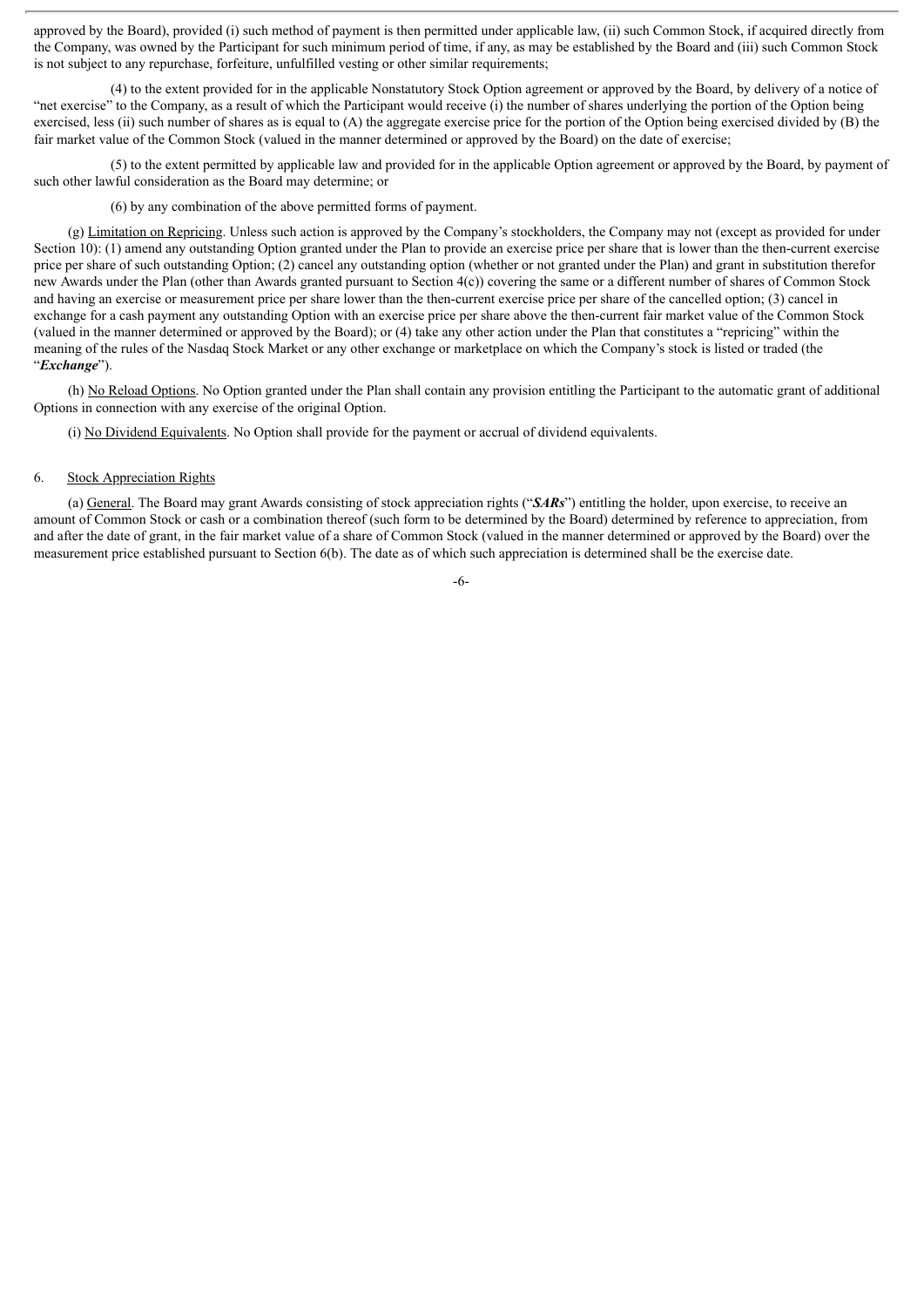(b) Measurement Price. The Board shall establish the measurement price of each SAR and specify it in the applicable SAR agreement. The measurement price shall not be less than 100% of the Grant Date Fair Market Value of the Common Stock on the date the SAR is granted; *provided* that if the Board approves the grant of an SAR effective as of a future date, the measurement price shall be not less than 100% of the Grant Date Fair Market Value on such future date.

(c) Duration of SARs. Each SAR shall be exercisable at such times and subject to such terms and conditions as the Board may specify in the applicable SAR agreement; *provided, however*, that no SAR will be granted with a term in excess of 10 years.

(d) Exercise of SARs. SARs may be exercised by delivery to the Company of a notice of exercise in a form (which may be electronic) approved by the Company, together with any other documents required by the Board.

(e) Limitation on Repricing. Unless such action is approved by the Company's stockholders, the Company may not (except as provided for under Section 10): (1) amend any outstanding SAR granted under the Plan to provide a measurement price per share that is lower than the then-current measurement price per share of such outstanding SAR; (2) cancel any outstanding SAR (whether or not granted under the Plan) and grant in substitution therefor new Awards under the Plan (other than Awards granted pursuant to Section 4(c)) covering the same or a different number of shares of Common Stock and having an exercise or measurement price per share lower than the then-current measurement price per share of the cancelled SAR; (3) cancel in exchange for a cash payment any outstanding SAR with a measurement price per share above the then-current fair market value of the Common Stock (valued in the manner determined or approved by the Board); or (4) take any other action under the Plan that constitutes a "repricing" within the meaning of the rules of the Exchange.

(f) No Reload SARs. No SAR granted under the Plan shall contain any provision entitling the Participant to the automatic grant of additional SARs in connection with any exercise of the original SAR.

(g) No Dividend Equivalents. No SAR shall provide for the payment or accrual of dividend equivalents.

#### 7. Restricted Stock; RSUs

(a) General. The Board may grant Awards entitling recipients to acquire shares of Common Stock ("*Restricted Stock*"), subject to the right of the Company to repurchase all or part of such shares at their issue price or other stated or formula price (or to require forfeiture of such shares if issued at no cost) from the recipient in the event that conditions specified by the Board in the applicable Award are not satisfied prior to the end of the applicable restriction period or periods established by the Board for such Award. The Board may also grant Restricted Stock Units, entitling the recipient to receive shares of Common Stock or cash to be delivered at the time such Award vests or on a deferred basis ("*RSUs*").

-7-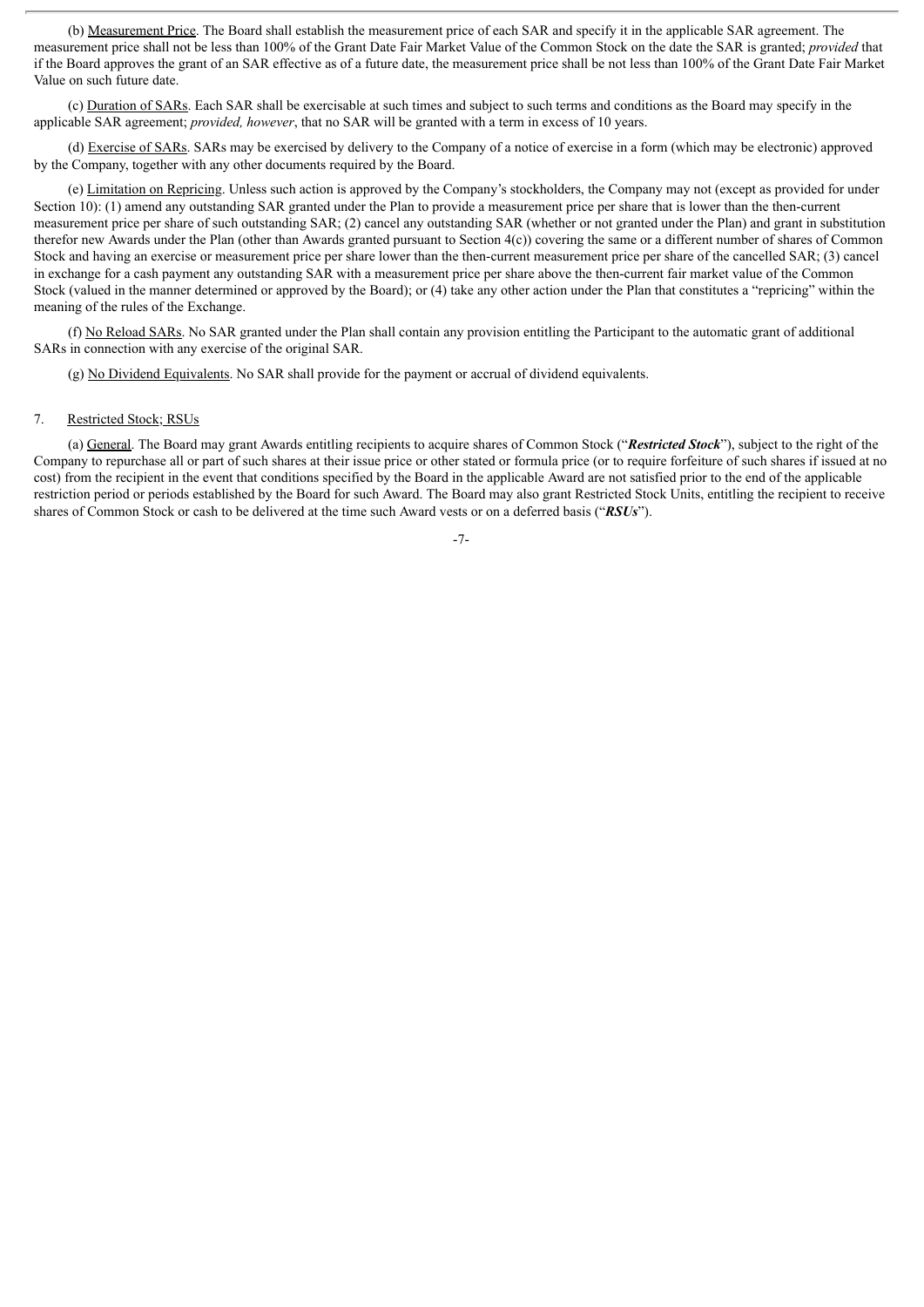(b) Terms and Conditions for Restricted Stock and RSUs. The Board shall determine the terms and conditions of Restricted Stock and RSUs, including the conditions for vesting and repurchase (or forfeiture) and the issue price, if any.

#### (c) Additional Provisions Relating to Restricted Stock.

(1) Dividends. Any dividends (whether paid in cash, stock or property) declared and paid by the Company with respect to shares of Restricted Stock ("*Unvested Dividends*") shall be paid to the Participant only if and when such shares become free from the restrictions on transferability and forfeitability that apply to such shares. Each payment of Unvested Dividends will be made no later than the end of the calendar year in which the dividends are paid to stockholders of that class of stock or, if later, the 15th day of the third month following the lapsing of the restrictions on transferability and the forfeitability provisions applicable to the underlying shares of Restricted Stock. No interest will be paid on Unvested Dividends.

(2) Stock Certificates/Issuance. The Company may require that any stock certificates issued in respect of shares of Restricted Stock, as well as dividends or distributions paid on such Restricted Stock, shall be deposited in escrow by the Participant, together with a stock power endorsed in blank, with the Company (or its designee) or, alternatively, that such shares be issued in book entry only, in the name of the Participant with appropriate transfer and forfeiture restrictions. At the expiration of the applicable restriction periods, the Company (or such designee) shall deliver the certificates no longer subject to such restrictions (or, to the extent the Restricted Stock was issued in book entry, remove the restrictions) to the Participant or if the Participant has died, to his or her Designated Beneficiary (as defined below).

# (d) Additional Provisions Relating to RSUs.

(1) Settlement. Upon the vesting of and/or lapsing of any other restrictions with respect to each RSU, the Participant shall be entitled to receive from the Company (i.e., settlement) the number of shares of Common Stock specified in the Award agreement or (if so provided in the applicable Award agreement or otherwise determined by the Board) an amount of cash equal to the fair market value (valued in the manner determined or approved by the Board) of such number of shares or a combination thereof. The Board may provide that settlement of RSUs shall be deferred, on a mandatory basis or at the election of the Participant, in a manner that complies with Section 409A.

(2) Voting Rights. A Participant shall have no voting rights with respect to any RSUs.

(3) Dividend Equivalents. The Award agreement for RSUs may provide Participants with the right to receive an amount equal to any dividends or other distributions declared and paid on an equal number of outstanding shares of Common Stock ("*Dividend Equivalents*"). Dividend Equivalents may be credited to an account for the Participant and may be settled in cash and/or shares of Common Stock, in each case to the extent provided in the applicable Award agreement. Dividend Equivalents with respect to RSUs will be subject to the same restrictions on transfer and forfeitability as the RSUs with respect to which paid. No interest will be paid on Dividend Equivalents.

 $-8-$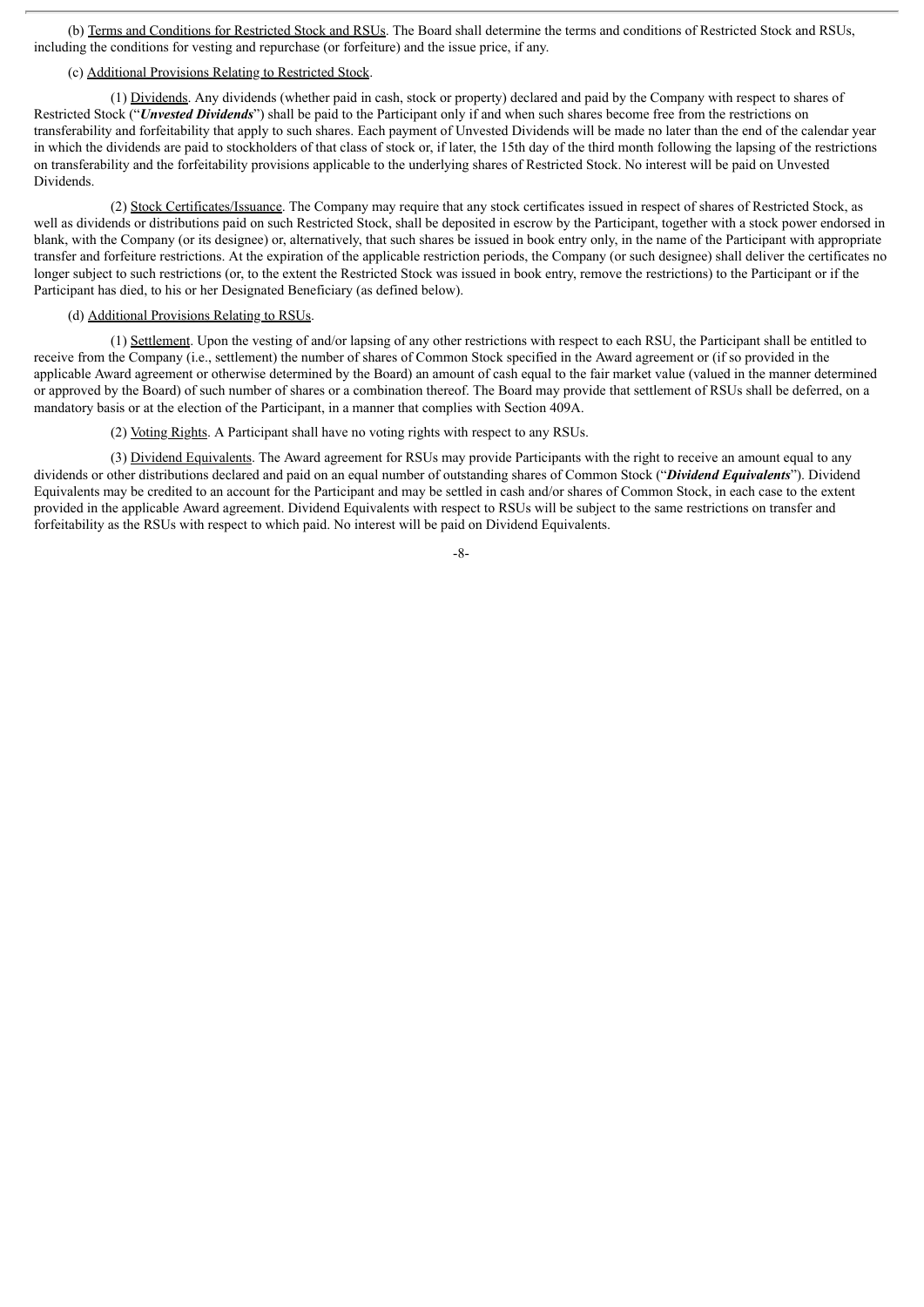#### 8. Other Stock-Based and Cash-Based Awards

(a) General. The Board may grant other Awards of shares of Common Stock, and other Awards that are valued in whole or in part by reference to, or are otherwise based on, shares of Common Stock or other property ("*Other Stock-Based Awards*"). Such Other Stock-Based Awards shall also be available as a form of payment in the settlement of other Awards granted under the Plan or as payment in lieu of compensation to which a Participant is otherwise entitled. Other Stock-Based Awards may be paid in shares of Common Stock or cash, as the Board shall determine. The Company may also grant Awards denominated in cash rather than shares of Common Stock ("*Cash-Based Awards*").

(b) Terms and Conditions. Subject to the provisions of the Plan, the Board shall determine the terms and conditions of each Other Stock-Based Award or Cash-Based Award, including any purchase price applicable thereto.

(c) Dividend Equivalents. The Award agreement for an Other Stock-Based Award may provide Participants with the right to receive Dividend Equivalents. Dividend Equivalents may be credited to an account for the Participant and may be settled in cash and/or shares of Common Stock, in each case to the extent provided in the applicable Award agreement. Dividend Equivalents with respect to Other-Stock Based Awards will be subject to the same restrictions on transfer and forfeitability as the Other Stock-Based Award with respect to which paid. No interest will be paid on Dividend Equivalents.

#### 9. Performance Awards.

(a) Grants. Awards under the Plan may be made subject to the achievement of performance goals pursuant to this Section 9 ("*Performance Awards*").

(b) Performance Measures. The Board may specify that the degree of granting, vesting and/or payout of any Performance Award shall be subject to the achievement of one or more performance measures established by the Board, which may be based on the relative or absolute attainment of specified levels of one or any combination of the following, and which may be determined pursuant to generally accepted accounting principles ("GAAP") or on a non-GAAP basis, as determined by the Board: (i) the entry into an arrangement or agreement with a third party for the development, commercialization, marketing or distribution of products, services or technologies, or for conducting a research program to discover and develop a product, service or technology, and/or the achievement of milestones under such arrangement or agreement, including events that trigger an obligation or payment right; (ii) achievement of domestic and international regulatory milestones, including the submission of filings required to advance products, services and technologies in clinical development and the achievement of approvals by regulatory authorities relating to the commercialization of products, services and technologies; (iii) the achievement of discovery, preclinical and clinical stage scientific objectives, discoveries or inventions for products, services and technologies under research and development; (iv) the entry into or completion of a phase of clinical development for any

 $-9$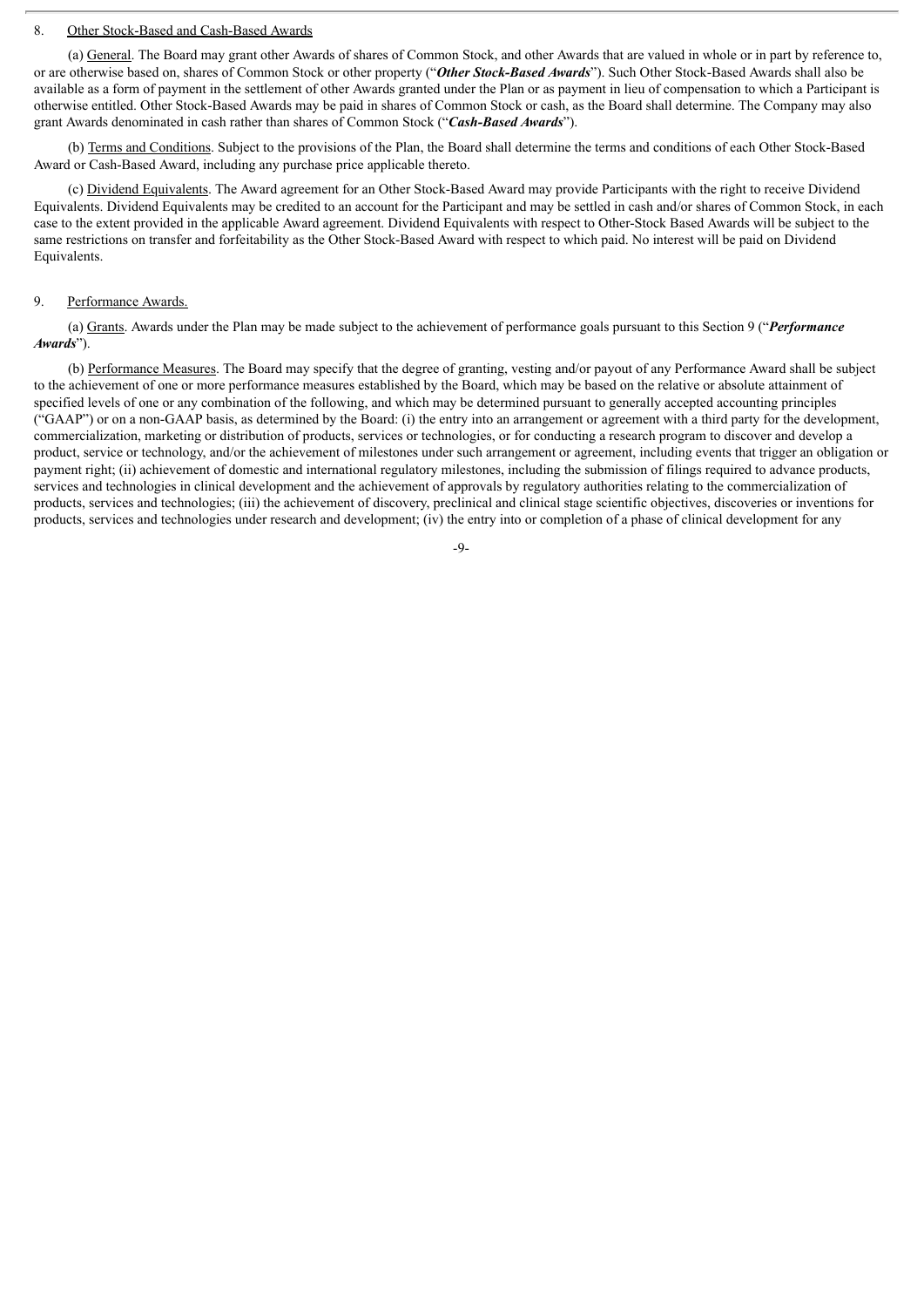product, service or technology, such as the entry into or completion of phase 1, 2 and/or 3 clinical trials; (v) the consummation of debt or equity financing transactions, or acquisitions of business, technologies and assets; (vi) new product or service releases; (vii) the achievement of qualitative or quantitative performance measures set forth in operating plans approved by the Board from time to time; (viii) specified levels of product sales, net income, earnings before or after discontinued operations, interest, taxes, depreciation and/or amortization, operating profit before or after discontinued operations and/or taxes, sales, sales growth, earnings growth, cash flow or cash position, gross margins, stock price, market share, return on sales, assets, equity or investment; (ix) improvement of financial ratings; (x) achievement of balance sheet or income statement objectives; (xi) total stockholder return or stock price; (xii) other comparable measures of financial and operational performance; and/ or (xiii) any other measure selected by the Board. Such goals may reflect absolute entity or business unit performance or a relative comparison to the performance of a peer group of entities or other external measure of the selected performance criteria and may be absolute in their terms or measured against or in relationship to other companies comparably, similarly or otherwise situated. The Board may specify that such performance measures shall be adjusted to exclude any one or more of: (I) extraordinary items; (II) gains or losses on the dispositions of discontinued operations; (III) the cumulative effects of changes in accounting principles; (IV) the writedown of any asset; (V) fluctuation in foreign currency exchange rates; (VI) charges for restructuring and rationalization programs; (VII) non-cash, mark-to-market adjustments on derivative instruments; (VIII) amortization of purchased intangibles; (IX) the net impact of tax rate changes; (X) non-cash asset impairment charges; (XI) gains on extinguishment of the tax receivable agreement; and (XII) any other factors as the Board may determine. Such performance measures: (A) may vary by Participant and may be different for different Awards; (B) may be particular to a Participant or the department, branch, line of business, subsidiary or other unit in which the Participant works and may cover such period as may be specified by the Board; and (C) may cover such period as may be specified by the Board. The Board shall have the authority to make equitable adjustments to the performance goals in recognition of unusual or non-recurring events affecting the Company or the financial statements of the Company, in response to changes in applicable laws or regulations or to account for items of gain, loss or expense determined to be extraordinary or unusual in nature or infrequent in occurrence or related to the disposal of a segment of a business or related to a change in accounting principles.

(c) Adjustments. The Board may adjust the cash or number of shares payable pursuant to such Performance Award, and the Board may, at any time, waive the achievement of the applicable performance measures.

(d) Dividends; Dividend Equivalents. Notwithstanding its designation as a Performance Award, no Option or SAR shall provide for the payment or accrual of dividend equivalents in accordance with Sections 5(i) and 6(g), as applicable, any dividends declared and paid by the Company with respect to shares of Restricted Stock shall be subject to Section  $7(c)(i)$ , and any right to receive Dividend Equivalents on an award of RSUs and Other Stock-Based Awards shall be subject to Sections  $7(d)(1)$  and  $8(c)$ , as applicable.

-10-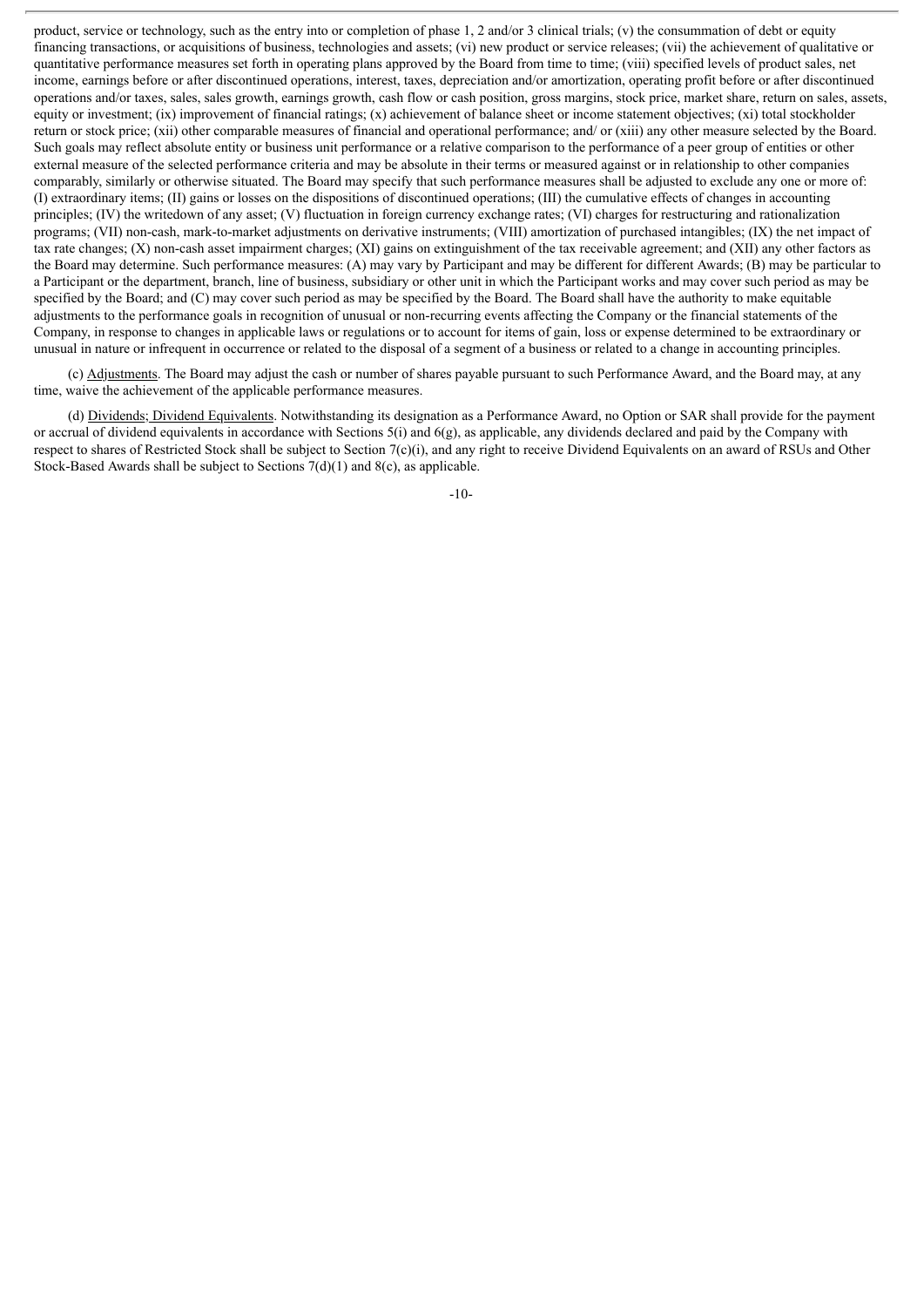#### 10. Adjustments for Changes in Common Stock and Certain Other Events

(a) Changes in Capitalization. In the event of any stock split, reverse stock split, stock dividend, recapitalization, combination of shares, reclassification of shares, spin-off or other similar change in capitalization or event, or any dividend or distribution to holders of Common Stock other than an ordinary cash dividend, (i) the number and class of securities available under the Plan, (ii) the share counting rules set forth in Section 4(a), (iii) the number and class of securities and exercise price per share of each outstanding Option, (iv) the share and per-share provisions and the measurement price of each outstanding SAR, (v) the number of shares subject to and the repurchase price per share subject to each outstanding award of Restricted Stock and (vi) the share and per-share-related provisions and the purchase price, if any, of each outstanding RSU and each Other Stock-Based Award, shall be equitably adjusted by the Company (or substituted Awards may be made, if applicable) in the manner determined by the Board. Without limiting the generality of the foregoing, in the event the Company effects a split of the Common Stock by means of a stock dividend and the exercise price of and the number of shares subject to an outstanding Option are adjusted as of the date of the distribution of the dividend (rather than as of the record date for such dividend), then an optionee who exercises an Option between the record date and the distribution date for such stock dividend shall be entitled to receive, on the distribution date, the stock dividend with respect to the shares of Common Stock acquired upon such Option exercise, notwithstanding the fact that such shares were not outstanding as of the close of business on the record date for such stock dividend.

#### (b) Reorganization Events.

(1) Definition. A "*Reorganization Event*" shall mean: (a) any merger or consolidation of the Company with or into another entity as a result of which all of the Common Stock of the Company is converted into or exchanged for the right to receive cash, securities or other property or is canceled, (b) any transfer or disposition of all of the Common Stock of the Company for cash, securities or other property pursuant to a share exchange or other transaction or (c) any liquidation or dissolution of the Company.

#### (2) Consequences of a Reorganization Event on Awards Other than Restricted Stock.

(A) In connection with a Reorganization Event, the Board may take any one or more of the following actions as to all or any (or any portion of) outstanding Awards other than Restricted Stock on such terms as the Board determines (except to the extent specifically provided otherwise in an applicable Award agreement or another agreement between the Company and the Participant):

(i) provide that such Awards shall be assumed, or substantially equivalent Awards shall be substituted, by the acquiring or succeeding corporation (or an affiliate thereof);

(ii) upon written notice to a Participant, provide that all of the Participant's unvested Awards will be forfeited immediately prior to the consummation of such Reorganization Event and/ or that all of the Participant's unexercised Awards will terminate immediately prior to the consummation of such Reorganization Event unless exercised by the Participant (to the extent then exercisable) within a specified period following the date of such notice;

-11-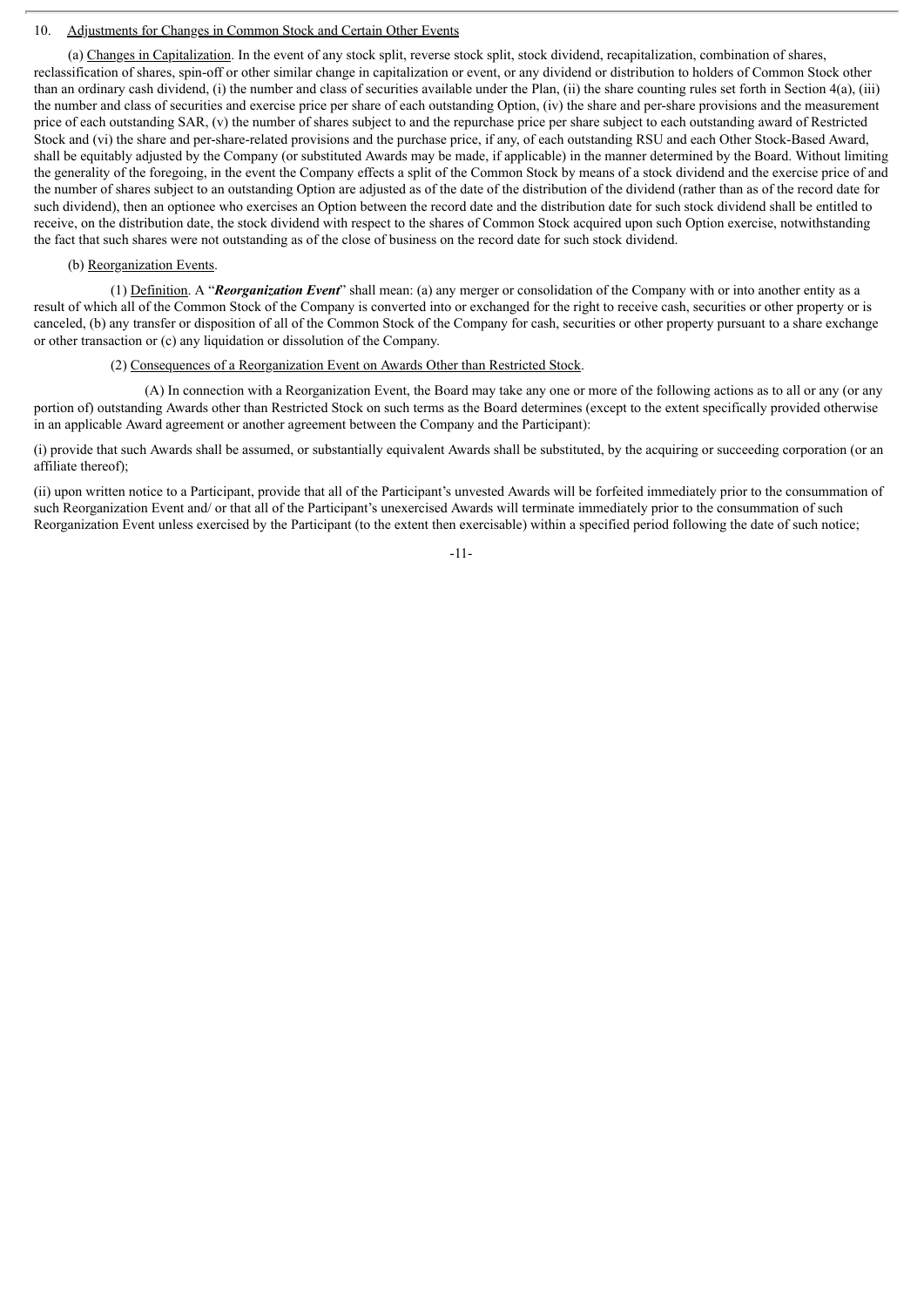(iii) provide that outstanding Awards shall become exercisable, realizable or deliverable, or restrictions applicable to an Award shall lapse, in whole or in part prior to or upon such Reorganization Event;

(iv) in the event of a Reorganization Event under the terms of which holders of Common Stock will receive upon consummation thereof a cash payment for each share surrendered in the Reorganization Event (the "*Acquisition Price*"), make or provide for a cash payment to Participants with respect to each Award held by a Participant equal to (A) the number of shares of Common Stock subject to the vested portion of the Award (after giving effect to any acceleration of vesting that occurs upon or immediately prior to such Reorganization Event) multiplied by (B) the excess, if any, of (I) the Acquisition Price over (II) the exercise, measurement or purchase price of such Award and any applicable tax withholdings, in exchange for the termination of such Award, *provided,* that if the Acquisition Price per share (as determined by the Board) does not exceed the exercise price of such Award, then the Award shall be canceled without any payment of consideration therefor;

(v) provide that, in connection with a liquidation or dissolution of the Company, Awards shall convert into the right to receive liquidation proceeds (if applicable, net of the exercise, measurement or purchase price thereof and any applicable tax withholdings); and

#### (vi) any combination of the foregoing.

In taking any of the actions permitted under this Section  $10(b)(2)(A)$ , the Board shall not be obligated by the Plan to treat all Awards, all Awards held by a Participant, or all Awards of the same type, identically.

(B) Notwithstanding the terms of Section 10(b)(2)(A)(i), in the case of outstanding RSUs that are subject to Section 409A: (i) if the applicable RSU agreement provides that the RSUs shall be settled upon a "change in control event" within the meaning of Treasury Regulation Section 1.409A-3(i)(5)(i), and the Reorganization Event constitutes such a "change in control event", then no assumption or substitution shall be permitted pursuant to Section  $10(b)(2)(A)(i)$  and the RSUs shall instead be settled in accordance with the terms of the applicable RSU agreement; and (ii) the Board may only undertake the actions set forth in clauses (iii), (iv) or (v) of Section 10(b)(2)(A) if the Reorganization Event constitutes a "change in control event" as defined under Treasury Regulation Section 1.409A-3(i)(5)(i) and such action is permitted or required by Section 409A; if the Reorganization Event is not a "change in control event" as so defined or such action is not permitted or required by Section 409A, and the acquiring or succeeding corporation does not assume or substitute the RSUs pursuant to clause (i) of Section 10(b)(2)(A), then the unvested RSUs shall terminate immediately prior to the consummation of the Reorganization Event without any payment in exchange therefor.

(C) For purposes of Section  $10(b)(2)(A)(i)$ , an Award (other than Restricted Stock) shall be considered assumed if, following consummation of the Reorganization Event, such Award confers the right to purchase or receive pursuant to the terms of such Award,

-12-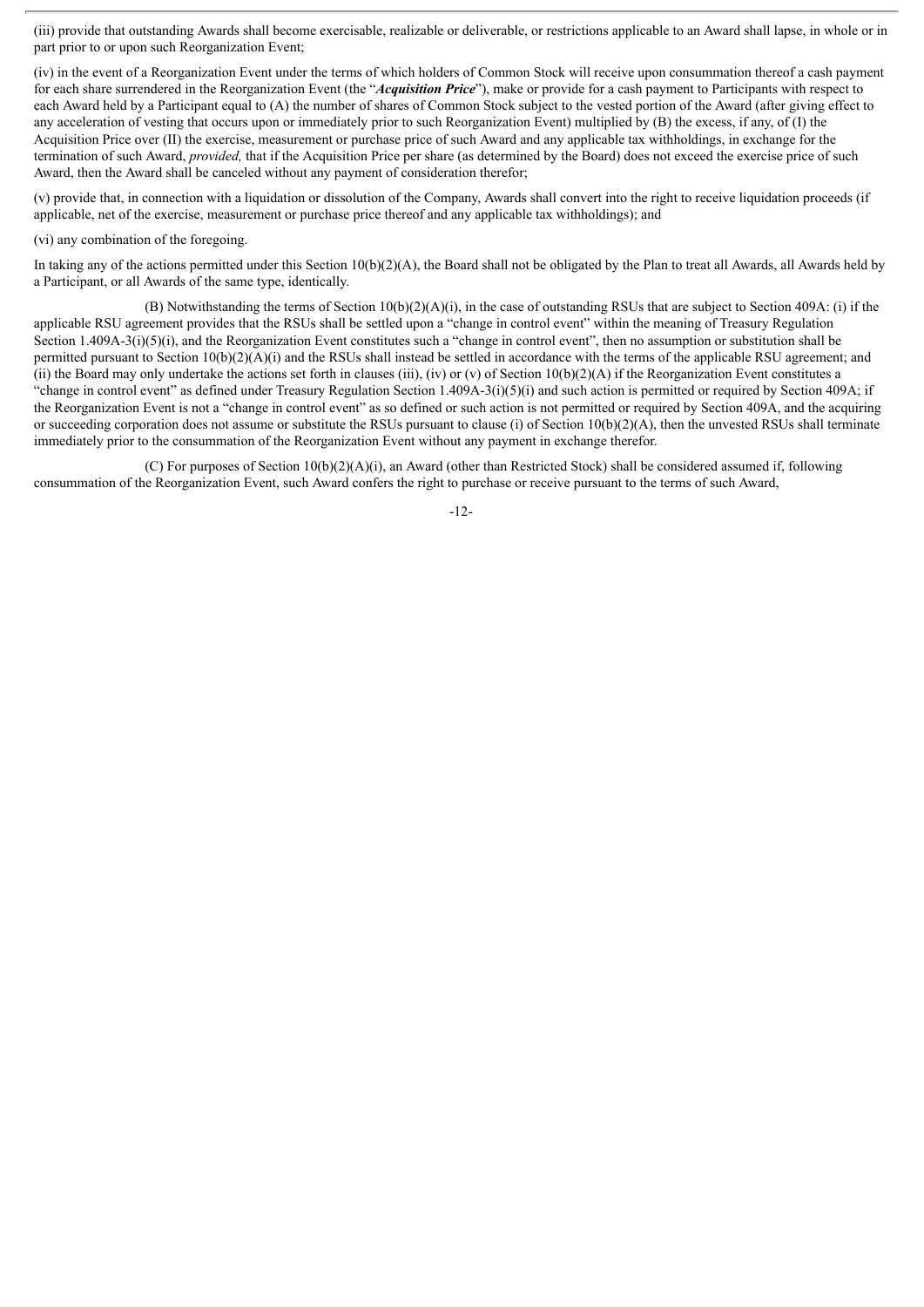for each share of Common Stock subject to the Award immediately prior to the consummation of the Reorganization Event, the consideration (whether cash, securities or other property) received as a result of the Reorganization Event by holders of Common Stock for each share of Common Stock held immediately prior to the consummation of the Reorganization Event (and if holders were offered a choice of consideration, the type of consideration chosen by the holders of a majority of the outstanding shares of Common Stock); *provided, however*, that if the consideration received as a result of the Reorganization Event is not solely common stock of the acquiring or succeeding corporation (or an affiliate thereof), the Company may, with the consent of the acquiring or succeeding corporation, provide for the consideration to be received upon the exercise or settlement of the Award to consist solely of such number of shares of common stock of the acquiring or succeeding corporation (or an affiliate thereof) that the Board determined to be equivalent in value (as of the date of such determination or another date specified by the Board) to the per share consideration received by holders of outstanding shares of Common Stock as a result of the Reorganization Event.

(D) The Board may impose a limitation on the ability of Participants holding Options and/or SARs to exercise their Awards for the minimum number of days prior to the closing of the Reorganization Event as is reasonably necessary to facilitate the orderly closing of the Reorganization Event. The Company shall provide reasonable notice to Participants of any such limitation on exercise.

(3) Consequences of a Reorganization Event on Restricted Stock. Upon the occurrence of a Reorganization Event other than a liquidation or dissolution of the Company, the repurchase and other rights of the Company with respect to outstanding Restricted Stock shall inure to the benefit of the Company's successor and shall, unless the Board determines otherwise, apply to the cash, securities or other property which the Common Stock was converted into or exchanged for pursuant to such Reorganization Event in the same manner and to the same extent as they applied to such Restricted Stock; *provided, however*, that the Board may either provide for termination or deemed satisfaction of such repurchase or other rights under the instrument evidencing any Restricted Stock or any other agreement between a Participant and the Company, either initially or by amendment, or provide for forfeiture of such Restricted Stock if issued at no cost. Upon the occurrence of a Reorganization Event involving the liquidation or dissolution of the Company, except to the extent specifically provided to the contrary in the instrument evidencing any Restricted Stock or any other agreement between a Participant and the Company, all restrictions and conditions on all Restricted Stock then outstanding shall automatically be deemed terminated or satisfied.

#### 11. General Provisions Applicable to Awards

(a) Transferability of Awards. Awards shall not be sold, assigned, transferred, pledged or otherwise encumbered by a Participant, either voluntarily or by operation of law, except by will or the laws of descent and distribution or, other than in the case of an Incentive Stock Option, pursuant to a qualified domestic relations order, and, during the life of the Participant, shall be exercisable only by the Participant; *provided, however*, that, except with respect to Awards subject to Section 409A and Incentive Stock Options, the Board may permit or provide in an Award for the gratuitous transfer of the Award by the Participant to or for the benefit of any immediate family member, family trust or other entity established for the benefit

-13-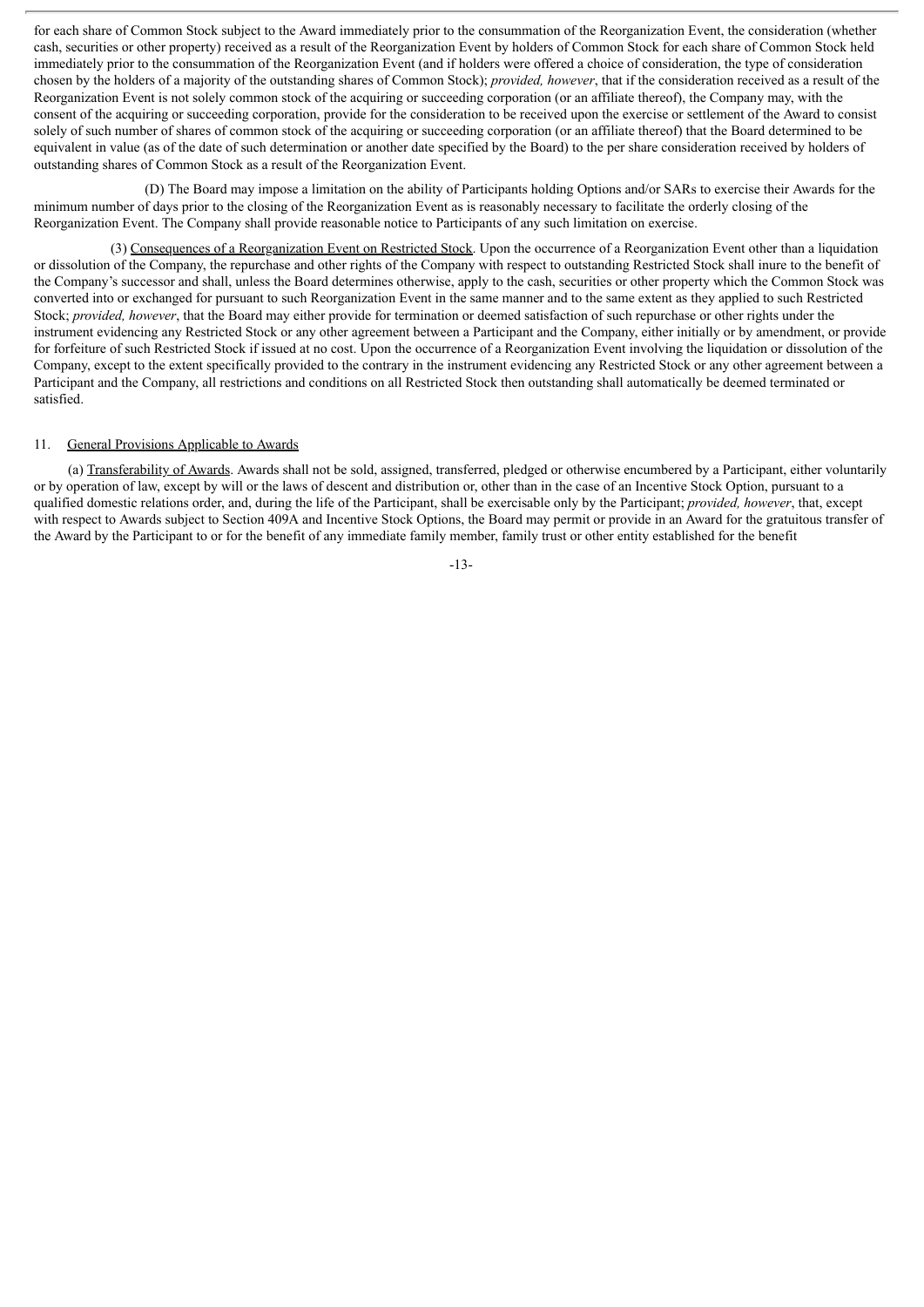of the Participant and/or an immediate family member thereof if the Company would be eligible to use a Form S-8 under the Securities Act for the registration of the sale of the Common Stock subject to such Award to such proposed transferee; *provided further*, that the Company shall not be required to recognize any such permitted transfer until such time as such permitted transferee shall, as a condition to such transfer, deliver to the Company a written instrument in form and substance satisfactory to the Company confirming that such transferee shall be bound by all of the terms and conditions of the Award. References to a Participant, to the extent relevant in the context, shall include references to authorized transferees. For the avoidance of doubt, nothing contained in this Section 11(a) shall be deemed to restrict a transfer to the Company.

(b) Documentation. Each Award shall be evidenced in such form (written, electronic or otherwise) as the Board shall determine. Each Award may contain terms and conditions in addition to those set forth in the Plan.

(c) Termination of Status. The Board shall determine the effect on an Award of the disability, death, termination or other cessation of employment or service, authorized leave of absence or other change in the employment or other service status of a Participant and the extent to which, and the period during which, the Participant, or the Participant's legal representative, conservator, guardian or Designated Beneficiary, may exercise rights, or receive any benefits, under an Award. "*Designated Beneficiary*" means (i) the beneficiary designated, in a manner determined by the Board, by a Participant to receive amounts due or exercise rights of the Participant in the event of the Participant's death or (ii) in the absence of an effective designation by a Participant, the Participant's estate.

(d) Withholding. The Participant must satisfy all applicable federal, state, and local or other income and employment tax withholding obligations before the Company will deliver stock certificates or otherwise recognize ownership of Common Stock under an Award. The Company may elect to satisfy the withholding obligations through additional withholding on salary or wages. If the Company elects not to or cannot withhold from other compensation, the Participant must pay the Company the full amount, if any, required for withholding or have a broker tender to the Company cash equal to the withholding obligations. Payment of withholding obligations is due before the Company will issue any shares on exercise, vesting or release from forfeiture of an Award or at the same time as payment of the exercise or purchase price, unless the Company determines otherwise. If provided for in an Award or approved by the Board, a Participant may satisfy the tax obligations in whole or in part by delivery (either by actual delivery or attestation) of shares of Common Stock, including shares retained from the Award creating the tax obligation, valued at their fair market value (valued in the manner determined or approved by the Company); *provided, however*, except as otherwise provided by the Board, that the total tax withholding where stock is being used to satisfy such tax obligations cannot exceed the Company's minimum statutory withholding obligations (based on minimum statutory withholding rates for federal and state tax purposes, including payroll taxes, that are applicable to such supplemental taxable income), except that, to the extent that the Company is able to retain shares of Common Stock having a fair market value (determined or approved by the Company) that exceeds the statutory minimum applicable withholding tax without financial accounting implications or the Company is withholding in a jurisdiction that does not have a statutory minimum withholding tax, the Company may retain such number of shares of Common Stock (up to the number of shares having a fair market value equal to the maximum individual

-14-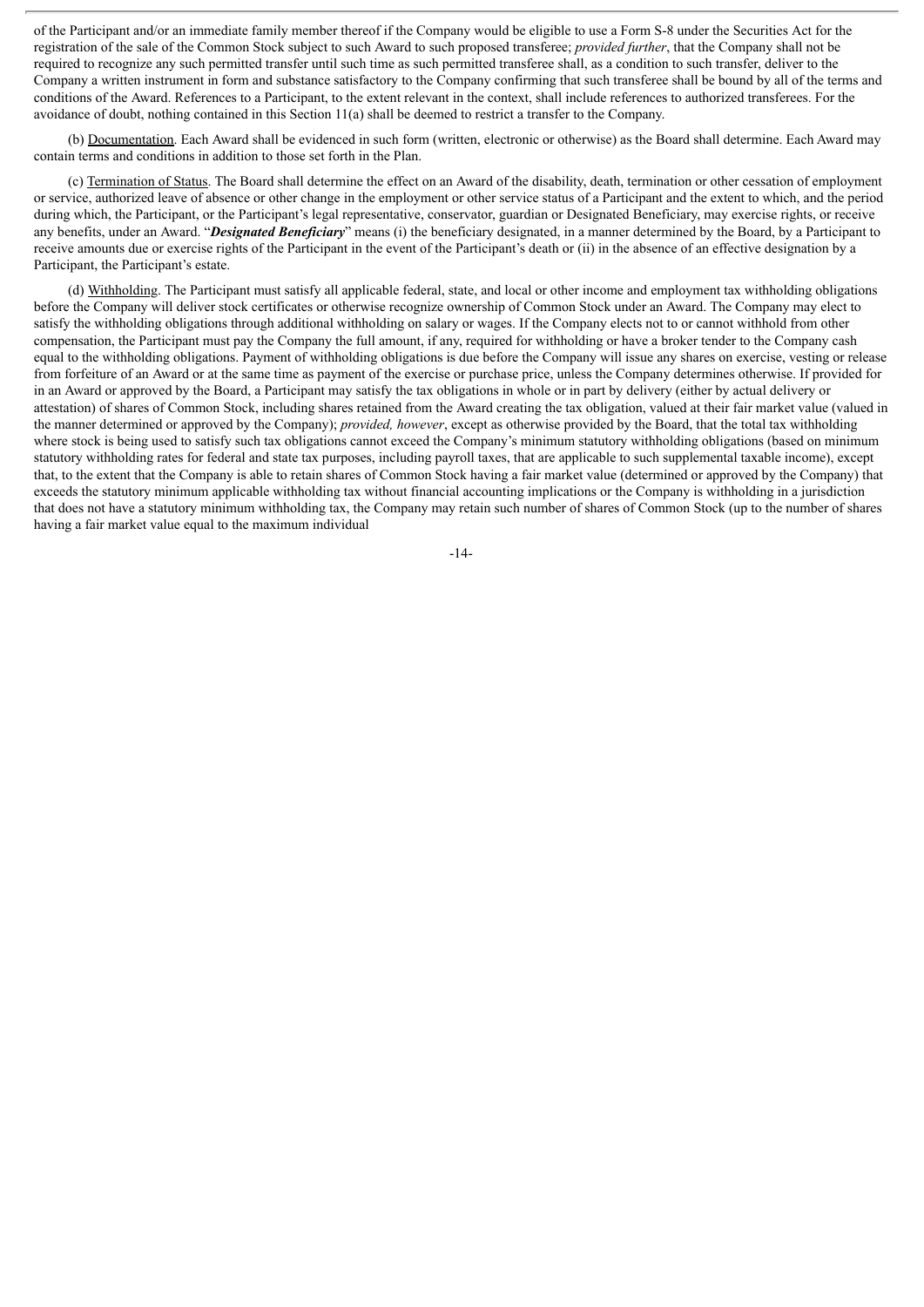statutory rate of tax (determined or approved by, the Company)) as the Company shall determine to be necessary to satisfy the tax liability associated with any Award. Shares used to satisfy tax withholding requirements cannot be subject to any repurchase, forfeiture, unfulfilled vesting or other similar requirements.

(e) Amendment of Award. Except as otherwise provided in Sections  $5(g)$  and  $6(e)$  with respect to repricings and Section 12(d) with respect to amendments to the Plan, the Board may amend, modify or terminate any outstanding Award, including but not limited to, substituting therefor another Award of the same or a different type, changing the date of exercise or realization, and converting an Incentive Stock Option to a Nonstatutory Stock Option. The Participant's consent to such action shall be required unless (i) the Board determines that the action, taking into account any related action, does not materially and adversely affect the Participant's rights under the Plan or (ii) the change is permitted under Section 10.

(f) Conditions on Delivery of Stock. The Company will not be obligated to deliver any shares of Common Stock pursuant to the Plan or to remove restrictions from shares previously issued or delivered under the Plan until (i) all conditions of the Award have been met or removed to the satisfaction of the Company, (ii) in the opinion of the Company's counsel, all other legal matters in connection with the issuance and delivery of such shares have been satisfied, including any applicable securities laws and regulations and any applicable stock exchange or stock market rules and regulations, and (iii) the Participant has executed and delivered to the Company such representations or agreements as the Company may consider appropriate to satisfy the requirements of any applicable laws, rules or regulations.

(g) Acceleration. The Board may at any time provide that any Award shall become immediately exercisable in whole or in part, free from some or all restrictions or conditions or otherwise realizable in whole or in part, as the case may be.

#### 12. Miscellaneous

(a) No Right To Employment or Other Status. No person shall have any claim or right to be granted an Award by virtue of the adoption of the Plan, and the grant of an Award shall not be construed as giving a Participant the right to continued employment or any other relationship with the Company. The Company expressly reserves the right at any time to dismiss or otherwise terminate its relationship with a Participant free from any liability or claim under the Plan, except as expressly provided in the applicable Award.

(b) No Rights As Stockholder; Clawback. Subject to the provisions of the applicable Award, no Participant or Designated Beneficiary shall have any rights as a stockholder with respect to any shares of Common Stock to be issued with respect to an Award until becoming the record holder of such shares. In accepting an Award under the Plan, the Participant agrees to be bound by any clawback policy that the Company has in effect or may adopt in the future.

(c) Effective Date and Term of Plan. The Plan shall become effective on the Effective Date. No Awards shall be granted under the Plan after the expiration of 10 years from the Effective Date, but Awards previously granted may extend beyond that date.

-15-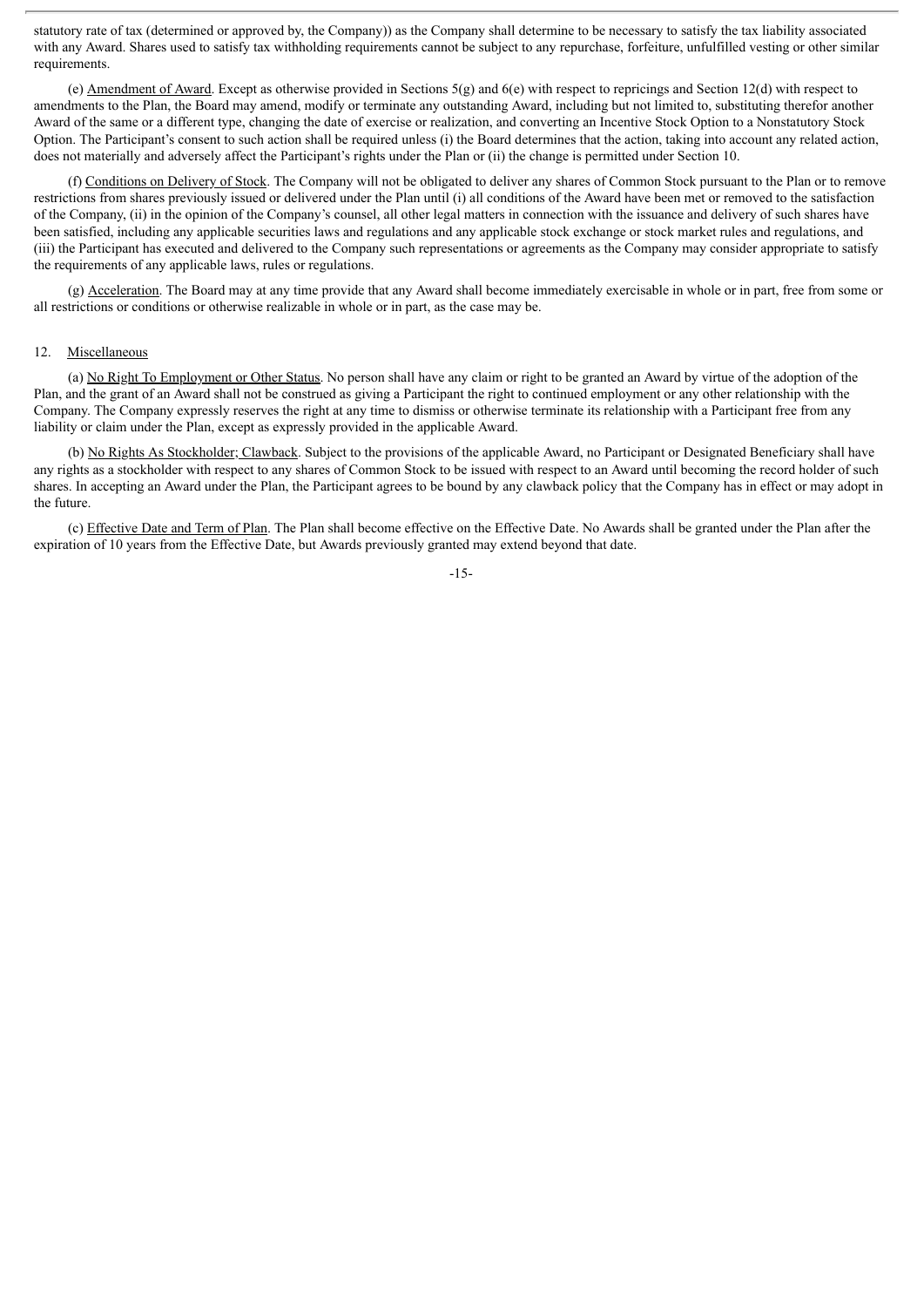(d) Amendment of Plan. The Board may amend, suspend or terminate the Plan or any portion thereof at any time provided that (i) neither Section 5(g) nor Section 6(e) requiring stockholder approval of any Option or SAR repricing may be amended without stockholder approval; (ii) no amendment that would require stockholder approval under the rules of the national securities exchange on which the Company then maintains its primary listing will be effective unless and until the Company's stockholders approve such amendment; and (iii) if the national securities exchange on which the Company then maintains its primary listing does not have rules regarding when stockholder approval of amendments to equity compensation plans is required (or if the Company's Common Stock is not then listed on any national securities exchange), then no amendment to the Plan (A) materially increasing the number of shares authorized under the Plan (other than pursuant to Section 4(c) or 10), (B) expanding the types of Awards that may be granted under the Plan, or (C) materially expanding the class of participants eligible to participate in the Plan shall be effective unless and until the Company's stockholders approve such amendment. In addition, if at any time the approval of the Company's stockholders is required as to any other modification or amendment under Section 422 of the Code or any successor provision with respect to Incentive Stock Options, the Board may not effect such modification or amendment without such approval. Unless otherwise specified in the amendment, any amendment to the Plan adopted in accordance with this Section 12(d) shall apply to, and be binding on the holders of, all Awards outstanding under the Plan at the time the amendment is adopted, provided the Board determines that such amendment, taking into account any related action, does not materially and adversely affect the rights of Participants under the Plan. No Award shall be made that is conditioned upon stockholder approval of any amendment to the Plan unless the Award provides that (i) it will terminate or be forfeited if stockholder approval of such amendment is not obtained within no more than 12 months from the date of grant and (2) it may not be exercised or settled (or otherwise result in the issuance of Common Stock) prior to such stockholder approval.

(e) Authorization of Sub-Plans (including for Grants to non-U.S. Employees). The Board may from time to time establish one or more sub-plans under the Plan for purposes of satisfying applicable securities, tax or other laws of various jurisdictions. The Board shall establish such sub-plans by adopting supplements to the Plan containing (i) such limitations on the Board's discretion under the Plan as the Board deems necessary or desirable or (ii) such additional terms and conditions not otherwise inconsistent with the Plan as the Board shall deem necessary or desirable. All supplements adopted by the Board shall be deemed to be part of the Plan, but each supplement shall apply only to Participants within the affected jurisdiction and the Company shall not be required to provide copies of any supplement to Participants in any jurisdiction which is not the subject of such supplement.

(f) Compliance with Section 409A. If and to the extent (i) any portion of any payment, compensation or other benefit provided to a Participant in connection with his or her employment termination constitutes "nonqualified deferred compensation" within the meaning of Section 409A and (ii) the Participant is a specified employee as defined in Section 409A(a)(2)(B)(i) of the Code, in each case as determined by the Company in accordance with its procedures, by which determinations the Participant (through accepting the Award) agrees that to be bound, such portion of the payment, compensation or other benefit shall not be paid before the day that is six months plus one day after the date of "separation from service" (as determined under Section 409A) (the "*New Payment Date*"), except as Section 409A may then permit. The

-16-